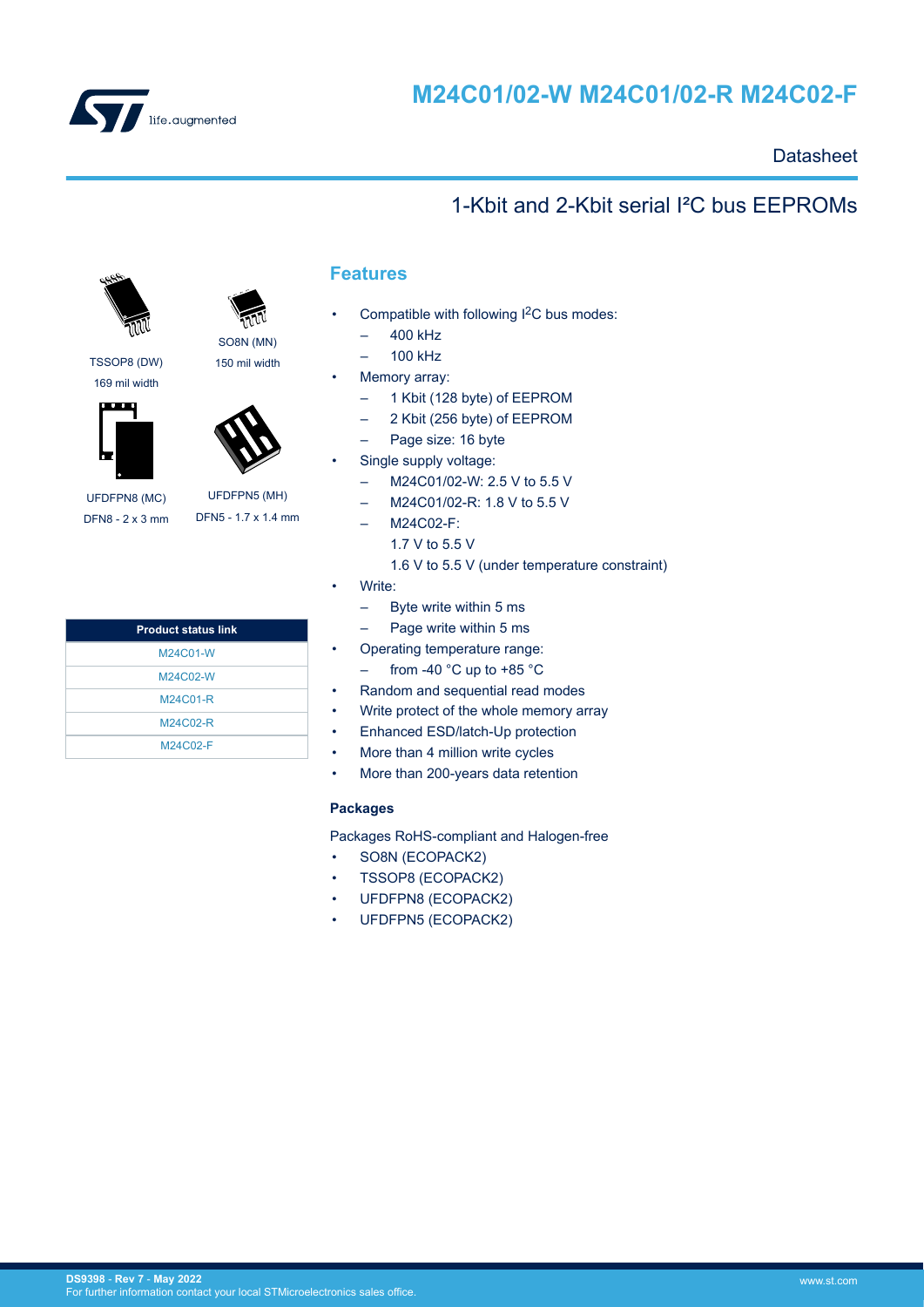<span id="page-1-0"></span>

## **1 Description**

The M24C01(C02) is a 1(2)-Kbit I<sup>2</sup>C-compatible EEPROM (electrically erasable programmable memory) organized as  $128(256) \times 8$  bits.

The M24C01/02-W can be accessed with a supply voltage from 2.5 V to 5.5 V, the M24C01/02-R can be accessed with a supply voltage from 1.8 V to 5.5 V, and the M24C02-F can be accessed either with a supply voltage from 1.7 V to 5.5 V (over the full temperature range) or with an extended supply voltage from 1.6 V to 5.5 V under some restricted conditions. These devices operate with a maximum clock frequency of 400 kHz.



#### **Figure 1. Logic diagram**

#### **Table 1. Signal names**

| <b>Signal name</b>    | <b>Function</b> | <b>Direction</b>         |
|-----------------------|-----------------|--------------------------|
| E2, E1, $E0^{(1)}$    | Chip enable     | Input                    |
| <b>SDA</b>            | Serial data     | $IVO$                    |
| <b>SCL</b>            | Serial clock    | Input                    |
| $\overline{WC}$       | Write control   | Input                    |
| $V_{\rm CC}$          | Supply voltage  | $\overline{\phantom{0}}$ |
| <b>V<sub>SS</sub></b> | Ground          | $\overline{\phantom{0}}$ |

*1. Signal not connected in the DFN5 package.*

#### **Figure 2. 8-pin package connections, top view**

| E <sub>0</sub> |                | 8 | <b>VCC</b> |
|----------------|----------------|---|------------|
| E1             | $\overline{2}$ | 7 | <b>WC</b>  |
| E <sub>2</sub> | 3              | 6 | SCL        |
| <b>VSS</b>     |                | 5 | <b>SDA</b> |

1. See Package information for package dimensions, and how to identify pin 1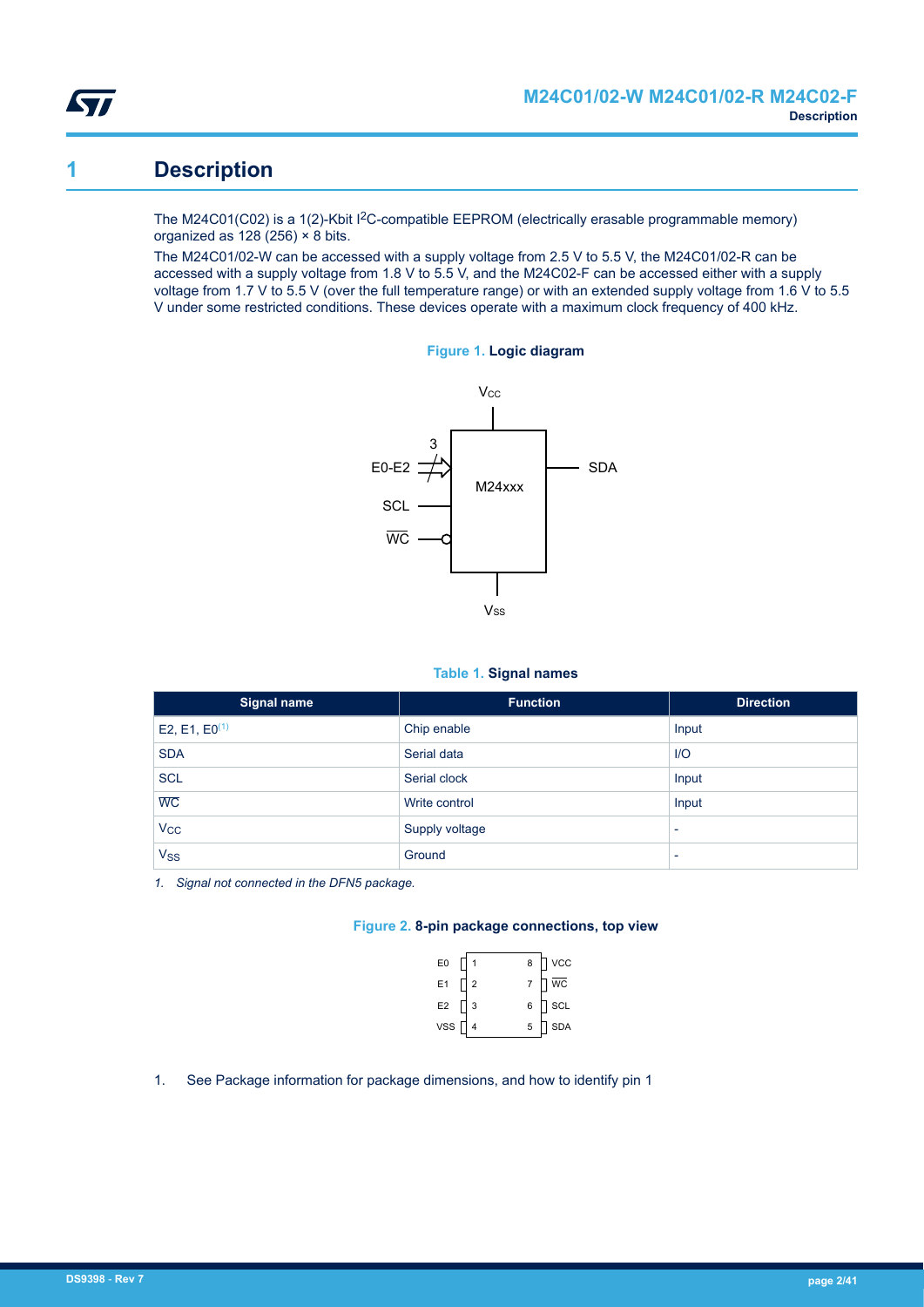#### **Figure 3. UFDFPN5 (DFN5) package connections**

<span id="page-2-0"></span>

1. Inputs E2, E1, E0 are not connected. Refer to [Section 4.5 Device addressing](#page-8-0) for further explanations.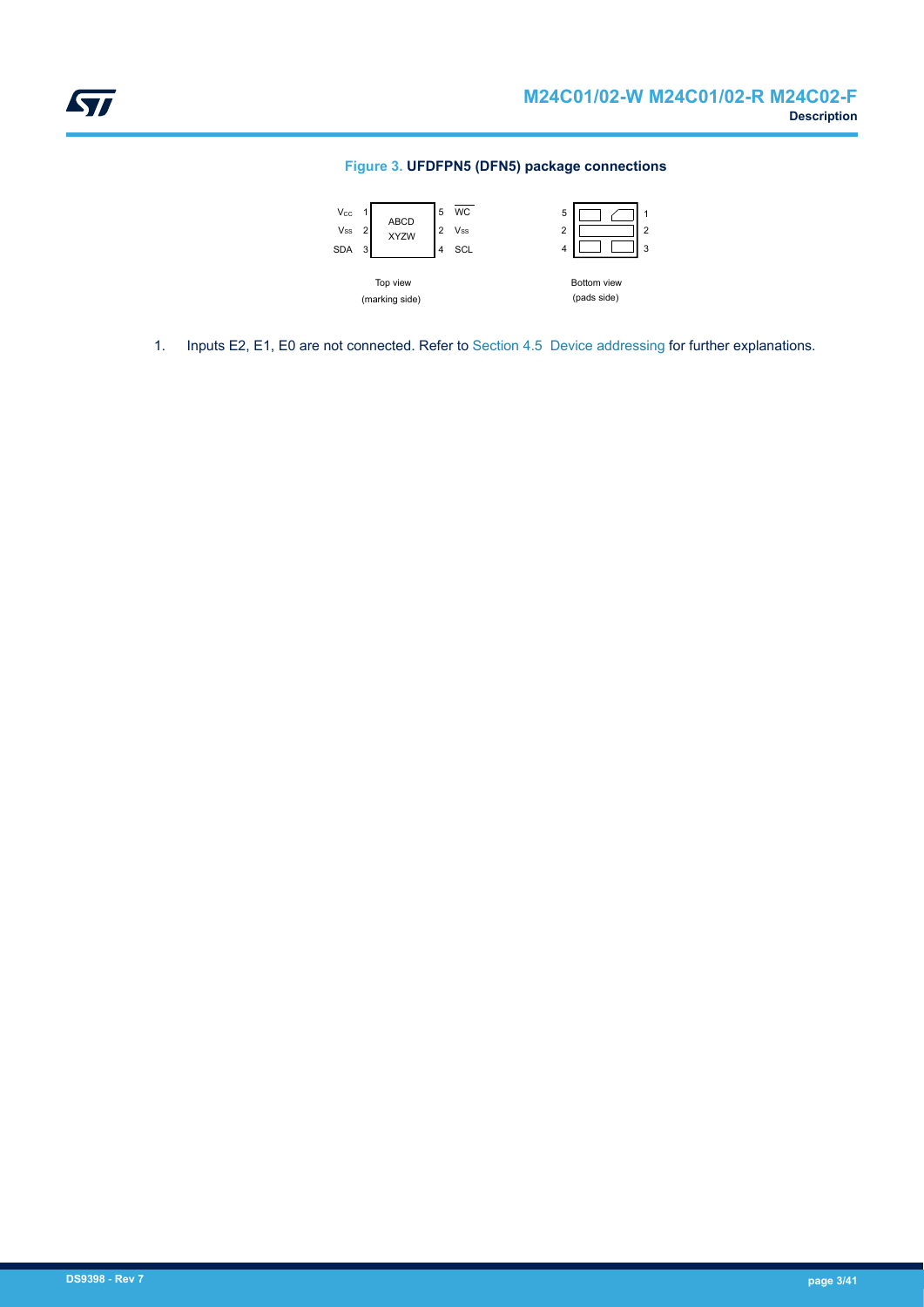<span id="page-3-0"></span>

## **2 Signal description**

## **2.1 Serial clock (SCL)**

The signal applied on the SCL input is used to strobe the data available on SDA(in) and to output the data on SDA(out).

## **2.2 Serial data (SDA)**

SDA is an input/output used to transfer data in or data out of the device. SDA(out) is an open drain output that may be wired-AND with other open drain or open collector signals on the bus. A pull-up resistor must be connected from serial data (SDA) to  $V_{CC}$  [\(Figure 11](#page-24-0) indicates how to calculate the value of the pull-up resistor).

## **2.3 Chip enable (E2, E1, E0)**

(E2,E1,E0) input signals are used to set the value that is to be looked for on the three least significant bits (b3, b2, b1) of the 7-bit device select code. These inputs must be tied to  $V_{CC}$  or  $V_{SS}$ , as shown in [Table 2](#page-8-0). When not connected (left floating), these inputs are read as low (0).

For the UFDFPN5 package, the (E2,E1,E0) inputs are not connected.

## **2.4 Write control (WC)**

This input signal is useful for protecting the entire contents of the memory from inadvertent write operations. Write operations are disabled to the entire memory array when write control  $(\overline{WC})$  is driven high. Write operations are enabled when write control  $(\overline{WC})$  is either driven low or left floating.

When write control  $(\overline{WC})$  is driven high, device select and address bytes are acknowledged, data bytes are not acknowledged.

## **2.5 VSS (ground)**

 $V_{SS}$  is the reference for all signals, including the  $V_{CC}$  supply voltage.

## **2.6 Supply voltage (V<sub>CC</sub>)**

#### **2.6.1 Operating supply voltage (V<sub>CC</sub>)**

Prior to selecting the memory and issuing instructions to it, a valid and stable  $V_{CC}$  voltage within the specified  $[V<sub>CC</sub>(min), V<sub>CC</sub>(max)]$  range must be applied (see Operating conditions in [Section 8 DC and AC parameters](#page-17-0)). In order to secure a stable DC supply voltage, it is recommended to decouple the  $V_{CC}$  line with a suitable capacitor (usually of the order of 10 nF to 100 nF) close to the  $V_{CC}/V_{SS}$  package pins.

This voltage must remain stable and valid until the end of the transmission of the instruction and, for a write instruction, until the completion of the internal write cycle  $(t_W)$ .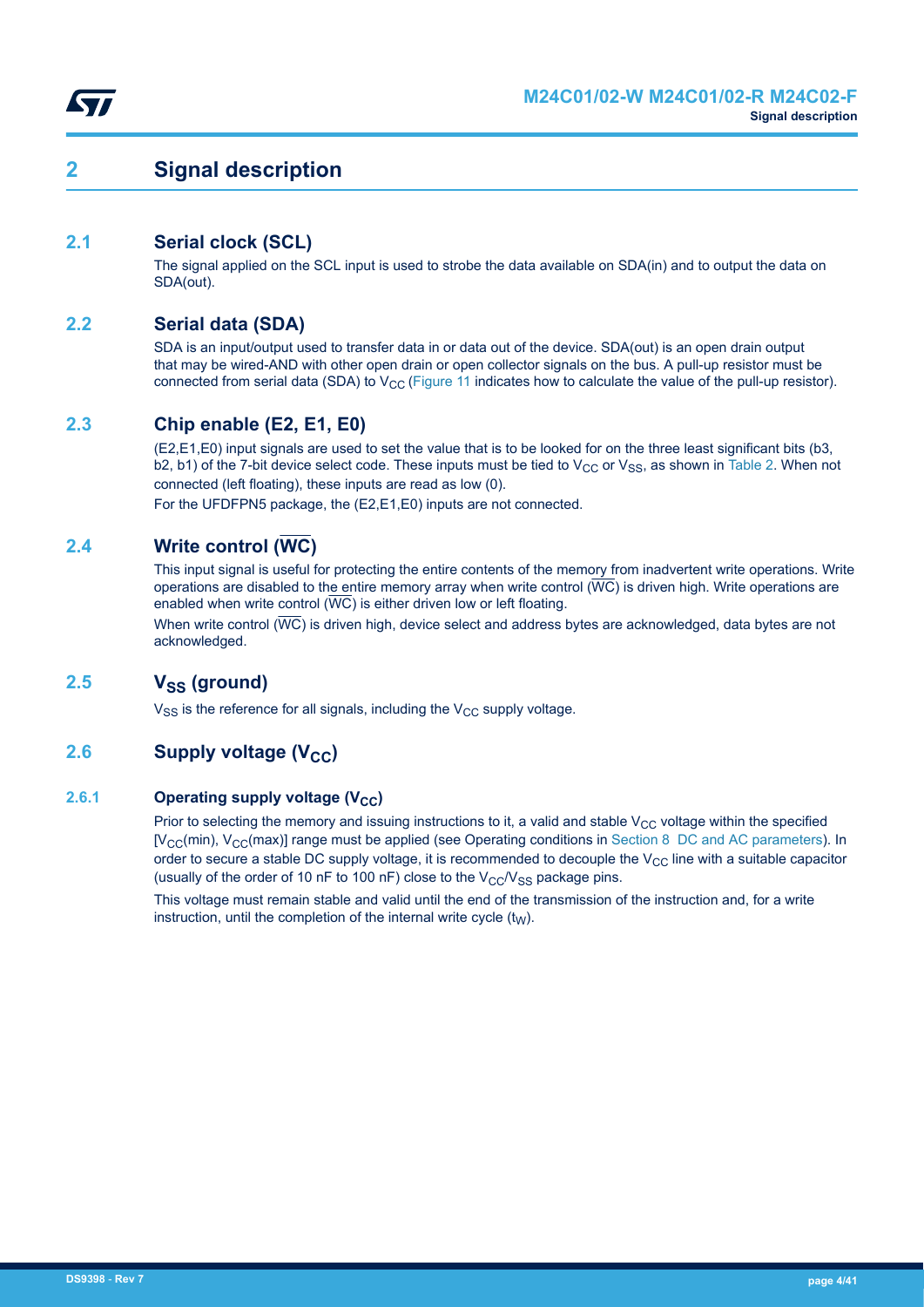<span id="page-4-0"></span>

#### **2.6.2 Power-up conditions**

The V<sub>CC</sub> voltage has to rise continuously from 0 V up to the minimum V<sub>CC</sub> operating voltage (see Operating conditions in [Section 8 DC and AC parameters\)](#page-17-0).

#### **2.6.3 Device reset**

In order to prevent inadvertent write operations during power-up, a power-on-reset (POR) circuit is included. At power-up, the device does not respond to any instruction until  $V_{CC}$  has reached the internal reset threshold voltage. This threshold is lower than the minimum  $V_{CC}$  operating voltage (see Operating conditions in [Section 8 DC and AC parameters\)](#page-17-0). When  $V_{CC}$  passes over the POR threshold, the device is reset and enters the standby power mode; however, the device must not be accessed until  $V_{CC}$  reaches a valid and stable DC voltage within the specified  $[V_{\text{CC}}(min), V_{\text{CC}}(max)]$  range (see Operating conditions in [Section 8 DC and AC](#page-17-0) [parameters\)](#page-17-0).

In a similar way, during power-down (continuous decrease in  $V_{\text{CC}}$ ), the device must not be accessed when  $V_{\text{CC}}$ drops below  $V_{CC}$ (min). When  $V_{CC}$  drops below the power-on-reset threshold voltage, the device stops responding to any instruction sent to it.

#### **2.6.4 Power-down conditions**

During power-down (continuous decrease in  $V_{CC}$ ), the device must be in the standby power mode (mode reached after decoding a stop condition, assuming that there is no internal write cycle in progress).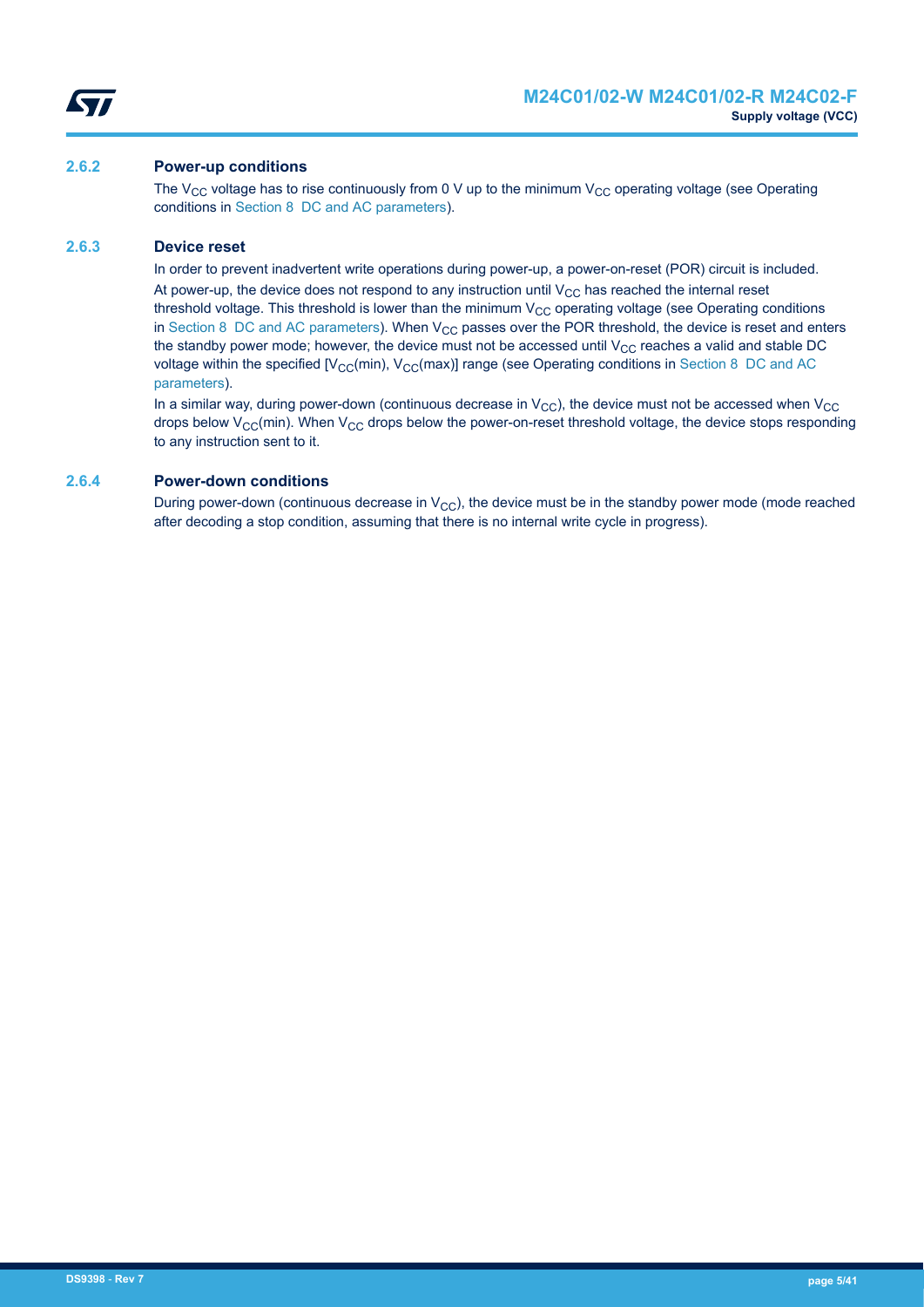<span id="page-5-0"></span>

# **3 Block diagram**

The block diagram of the device is described below.

#### **Figure 4. Block diagram**

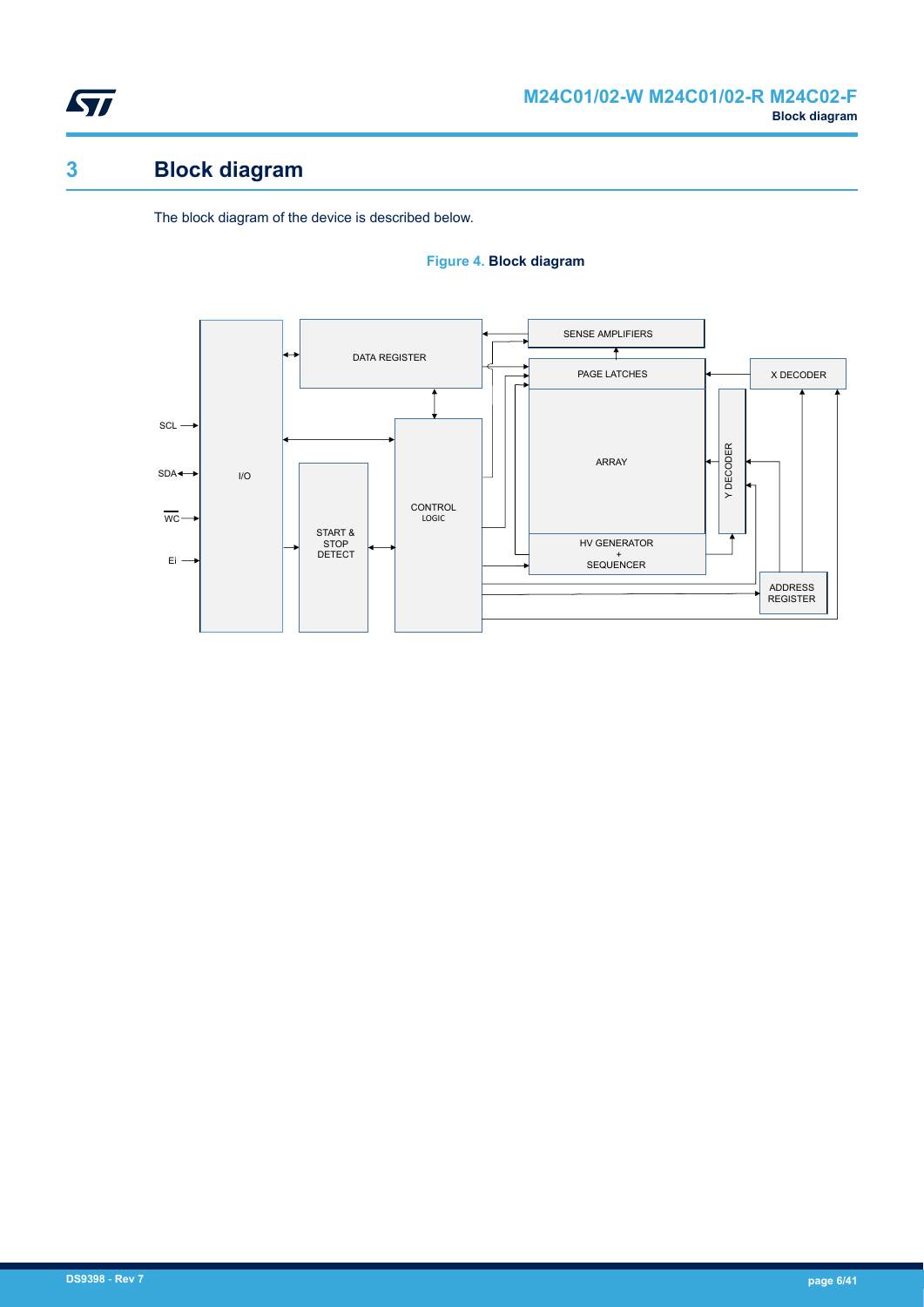<span id="page-6-0"></span>

## **4 Device operation**

The device supports the I<sup>2</sup>C protocol. This is summarized in Figure 5. Any device that sends data on to the bus is defined to be a transmitter, and any device that reads the data to be a receiver. The device that controls the data transfer is known as the bus master, and the other as the slave device. A data transfer can only be initiated by the bus master, which also provides the serial clock for synchronization. The device is always a slave in all communications.



**Figure 5. I <sup>2</sup>C bus protocol**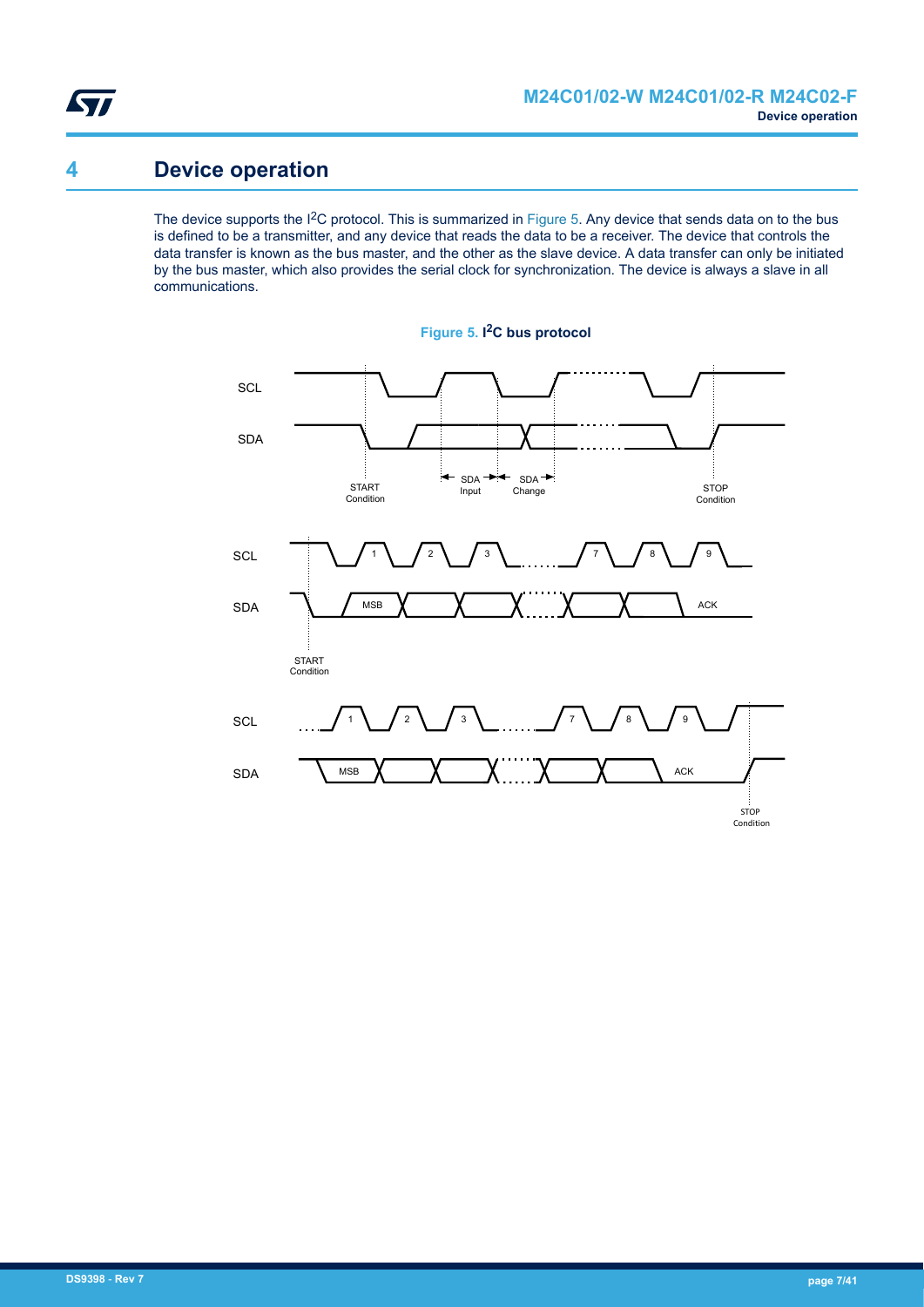<span id="page-7-0"></span>

### **4.1 Start condition**

Start is identified by a falling edge of serial data (SDA) while serial clock (SCL) is stable in the high state. A start condition must precede any data transfer instruction. The device continuously monitors (except during a write cycle) serial data (SDA) and serial clock (SCL) for a start condition.

### **4.2 Stop condition**

Stop is identified by a rising edge of serial data (SDA) while serial clock (SCL) is stable in the high state. A stop condition terminates communication between the device and the bus master. A read instruction that is followed by NoAck can be followed by a stop condition to force the device into the standby mode.

A stop condition at the end of a write instruction triggers the internal write cycle.

### **4.3 Data input**

During data input, the device samples serial data (SDA) on the rising edge of serial clock (SCL). For correct device operation, serial data (SDA) must be stable during the rising edge of serial clock (SCL), and the serial data (SDA) signal must change only when serial clock (SCL) is driven low.

## **4.4 Acknowledge bit (ACK)**

The acknowledge bit is used to indicate a successful byte transfer. The bus transmitter, whether it be bus master or slave device, releases serial data (SDA) after sending eight bits of data. During the 9<sup>th</sup> clock pulse period, the receiver pulls serial data (SDA) low to acknowledge the receipt of the eight data bits.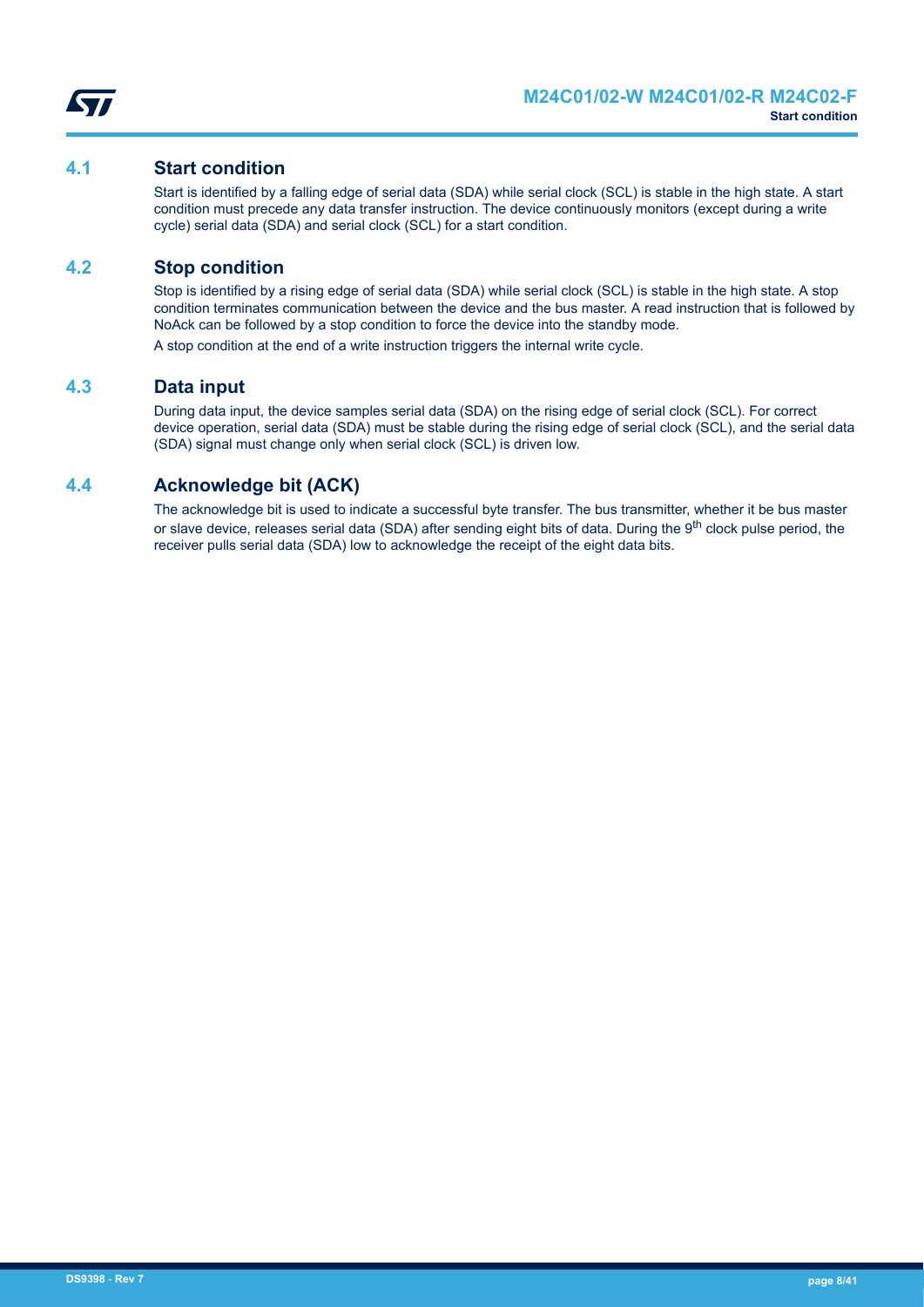

## <span id="page-8-0"></span>**4.5 Device addressing**

- *Note: When using the DFN5 package: • The Ei pins are not accessible.*
	- *To properly communicate with the device, the E0, E1 and E2 bits must always be set to logic 0 for any operation. See Table 2.*

To start communication between the bus master and the slave device, the bus master must initiate a Start condition. Following this, the bus master sends the device select code, shown in Table 2 (most significant bit first).

*• No other I2C device using address 1010 xxxx (x = don't care) can be connected to the same bus.*

| Package               | Device type identifier <sup>(1)</sup> |                |                |    | <b>Chip Enable address</b> |                |                | $R\overline{W}$ |
|-----------------------|---------------------------------------|----------------|----------------|----|----------------------------|----------------|----------------|-----------------|
|                       | b <sub>7</sub>                        | b <sub>6</sub> | b <sub>5</sub> | b4 | b3                         | b2             | b <sub>1</sub> | b <sub>0</sub>  |
| TSSOP8, SO8N, UFDFPN8 |                                       |                |                |    | E2                         | E <sub>1</sub> | E <sub>0</sub> | $R\overline{W}$ |
| DFN <sub>5</sub>      |                                       |                |                |    |                            |                |                | $R\overline{W}$ |

**Table 2. Device select code**

*1. The MSB, b7, is sent first.*

The  $8<sup>th</sup>$  bit is the Read/Write bit (RW). This bit is set to 1 for read and 0 for write operations.

If a match occurs on the device select code, the corresponding device gives an acknowledgement on serial data (SDA) during the 9<sup>th</sup> bit time. If the device does not match the device select code, it deselects itself from the bus, and goes into standby mode.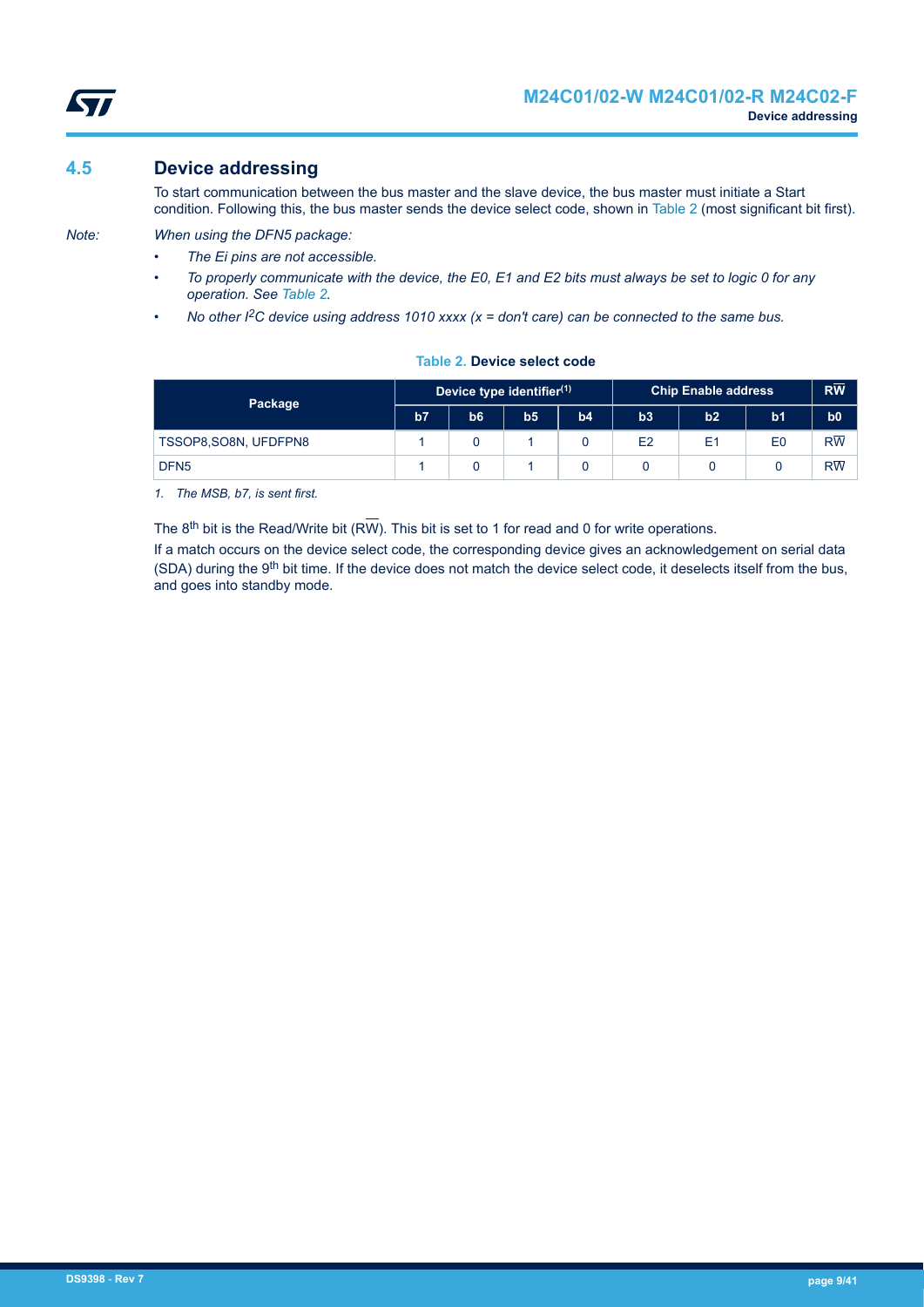<span id="page-9-0"></span>

## **5 Instructions**

## **5.1 Write operations**

Following a start condition the bus master sends a device select code with the R/W bit (RW) reset to 0. The device acknowledges this, as shown in [Figure 5](#page-6-0), and waits for the address byte. The device responds to each address byte with an acknowledge bit, and then waits for the data byte.

#### **Table 3. Address byte**

When the bus master generates a stop condition immediately after a data byte Ack bit (in the "10<sup>th</sup> bit" time slot), either at the end of a byte write or a page write, the internal write cycle  $t<sub>W</sub>$  is triggered. A stop condition at any other time slot does not trigger the internal write cycle.

After the stop condition and the successful completion of an internal write cycle  $(t_W)$ , the device internal address counter is automatically incremented to point to the next byte after the last modified byte.

During the internal write cycle, serial data (SDA) is disabled internally, and the device does not respond to any requests.

If the write control input  $(\overline{WC})$  is driven high, the write instruction is not executed and the accompanying data bytes are *not* acknowledged, as shown in [Figure 6](#page-10-0).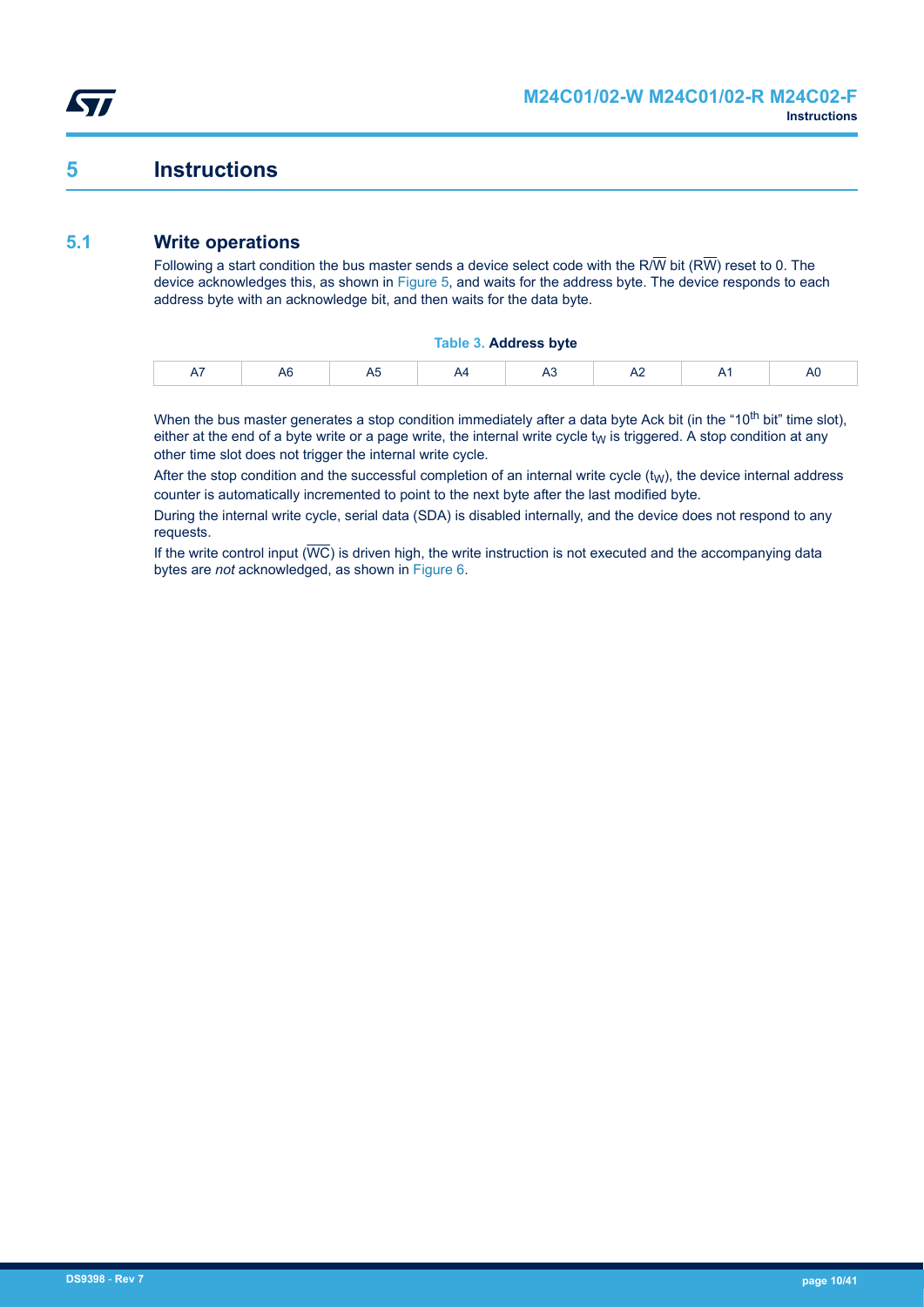<span id="page-10-0"></span>

#### **5.1.1 Byte write**

After the device select code and the address byte, the bus master sends one data byte. If the addressed location is write-protected, by write control  $(\overline{WC})$  being driven high, the device replies with NoAck, and the location is not modified. If, instead, the addressed location is not write-protected, the device replies with Ack. The bus master terminates the transfer by generating a stop condition, as shown in [Figure 5.](#page-6-0)



### **Figure 6. Write mode sequences with WC = 0 (data write enabled)**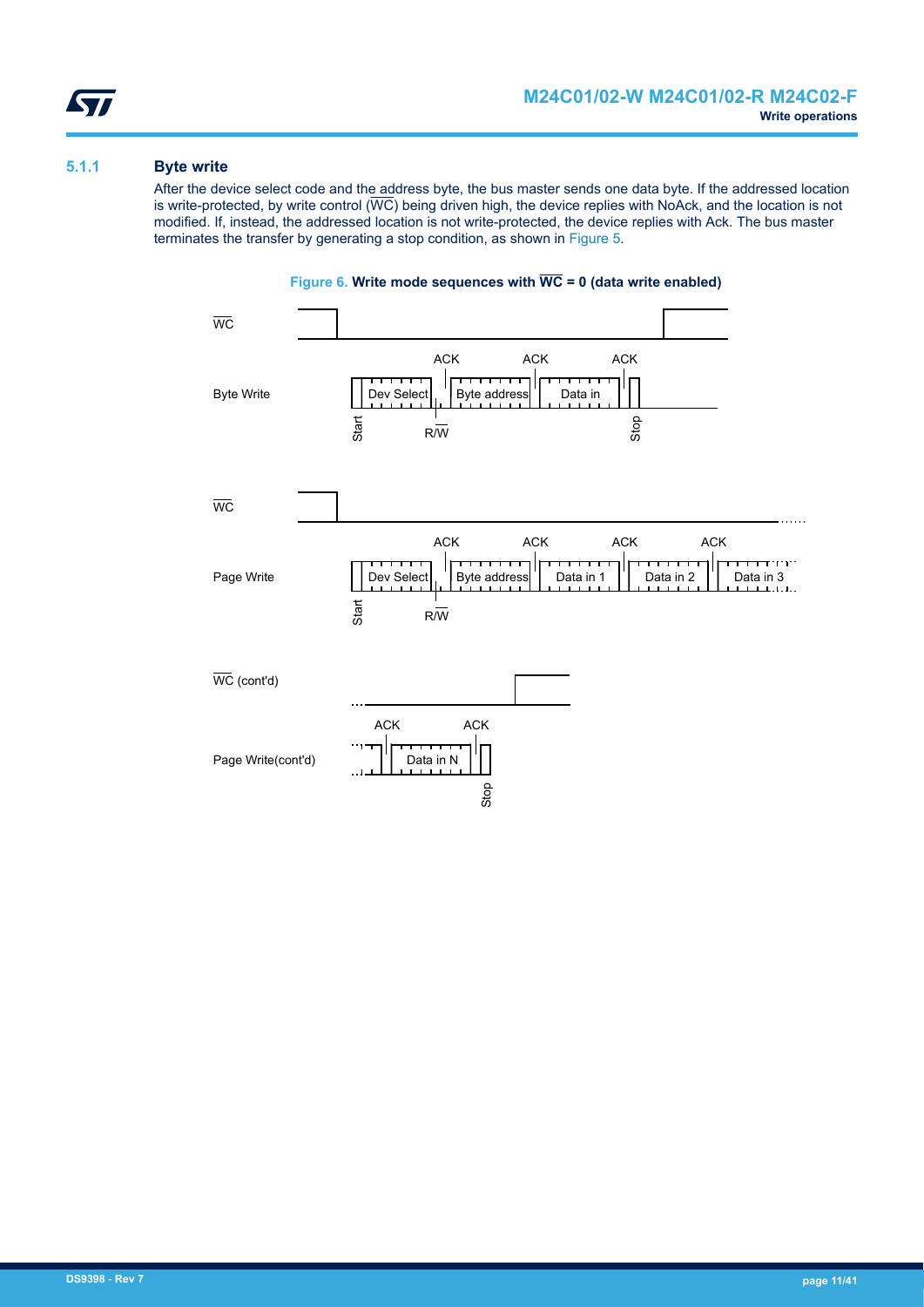#### <span id="page-11-0"></span>**5.1.2 Page write**

The page write mode allows up to 16 byte to be written in a single write cycle, provided that they are all located in the same page in the memory: that is, the most significant memory address bits, A8/A4, are the same. If more bytes are sent than fit up to the end of the page, a "roll-over" occurs, i.e. the bytes exceeding the page end are written on the same page, from location 0.

The bus master sends from 1 to 16 byte of data, each of which is acknowledged by the device if write control  $(\overline{WC})$  is low. If write control  $(\overline{WC})$  is high, the contents of the addressed memory location are not modified, and each data byte is followed by a NoAck, as shown in [Figure 6](#page-10-0). After each transferred byte, the internal page address counter is incremented.

The transfer is terminated by the bus master generating a stop condition.



#### **Figure 7. Write mode sequences with WC = 1 (data write inhibited)**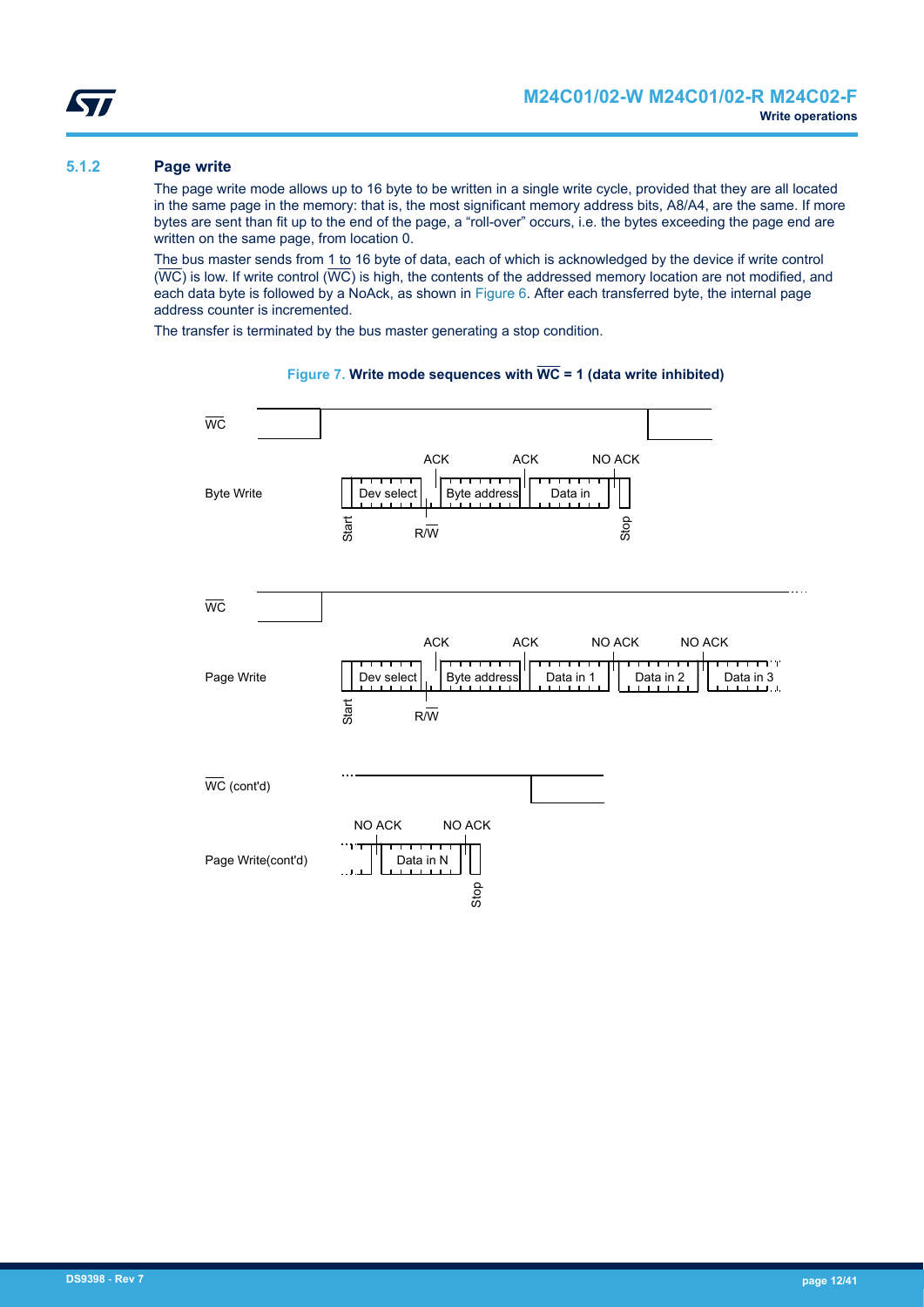<span id="page-12-0"></span>

#### **5.1.3 Minimizing write delays by polling on ACK**

The maximum write time  $(t_w)$  is shown in [Section 8 DC and AC parameters](#page-17-0), but the typical time is shorter. To make use of this, a polling sequence can be used by the bus master.

The sequence, as shown in Figure 8, is:

- Initial condition: a write cycle is in progress.
- Step 1: the bus master issues a Start condition followed by a device select code (the first byte of the new instruction).
- Step 2: if the device is busy with the internal write cycle, no Ack is returned and the bus master goes back to step 1. If the device has terminated the internal write cycle, it responds with an Ack, indicating that the device is ready to receive the second part of the instruction (the first byte of this instruction having been sent during Step 1).



#### **Figure 8. Write cycle polling flowchart using ACK**

1. The seven most significant bits of the device select code of a random read (bottom right box in the Figure 8) must be identical to the seven most significant bits of the device select code of the write (polling instruction in the Figure 8).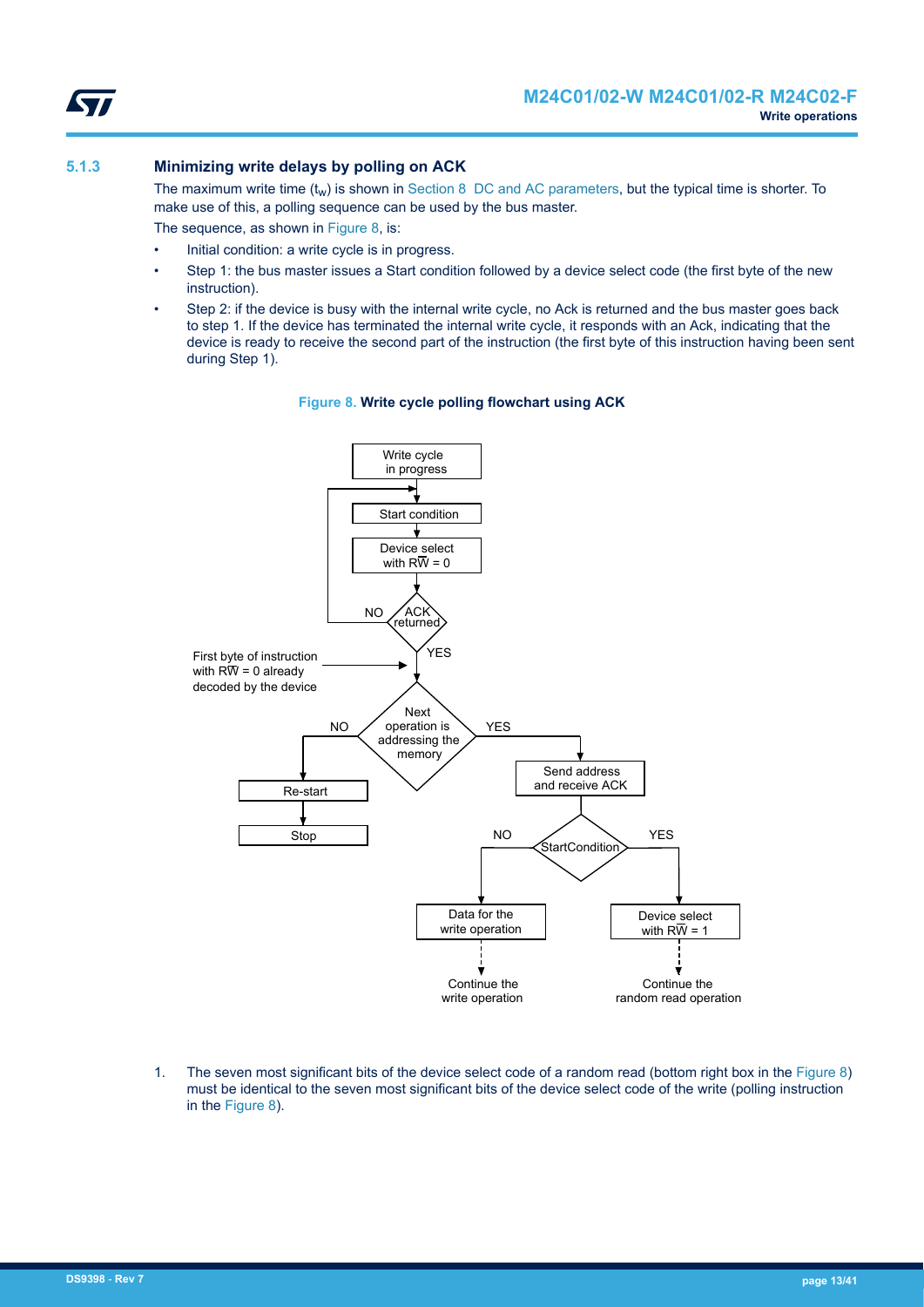Stop

NO ACK

## <span id="page-13-0"></span>**5.2 Read operations**

Read operations are performed independently of the state of the write control ( $\overline{\text{WC}}$ ) signal.

After the successful completion of a read operation, the device internal address counter is incremented by one, to point to the next byte address.

For the read instructions, after each byte read (data out), the device waits for an acknowledgement (data in) during the 9<sup>th</sup> bit time. If the bus master does not acknowledge during this 9<sup>th</sup> time, the device terminates the data transfer and switches to its standby mode after a stop condition.



**Figure 9. Read mode sequences**





Data out N Stop

*Note: The seven most significant bits of the first device select code of a random read must be identical to the seven most significant bits of the device select code of the write.*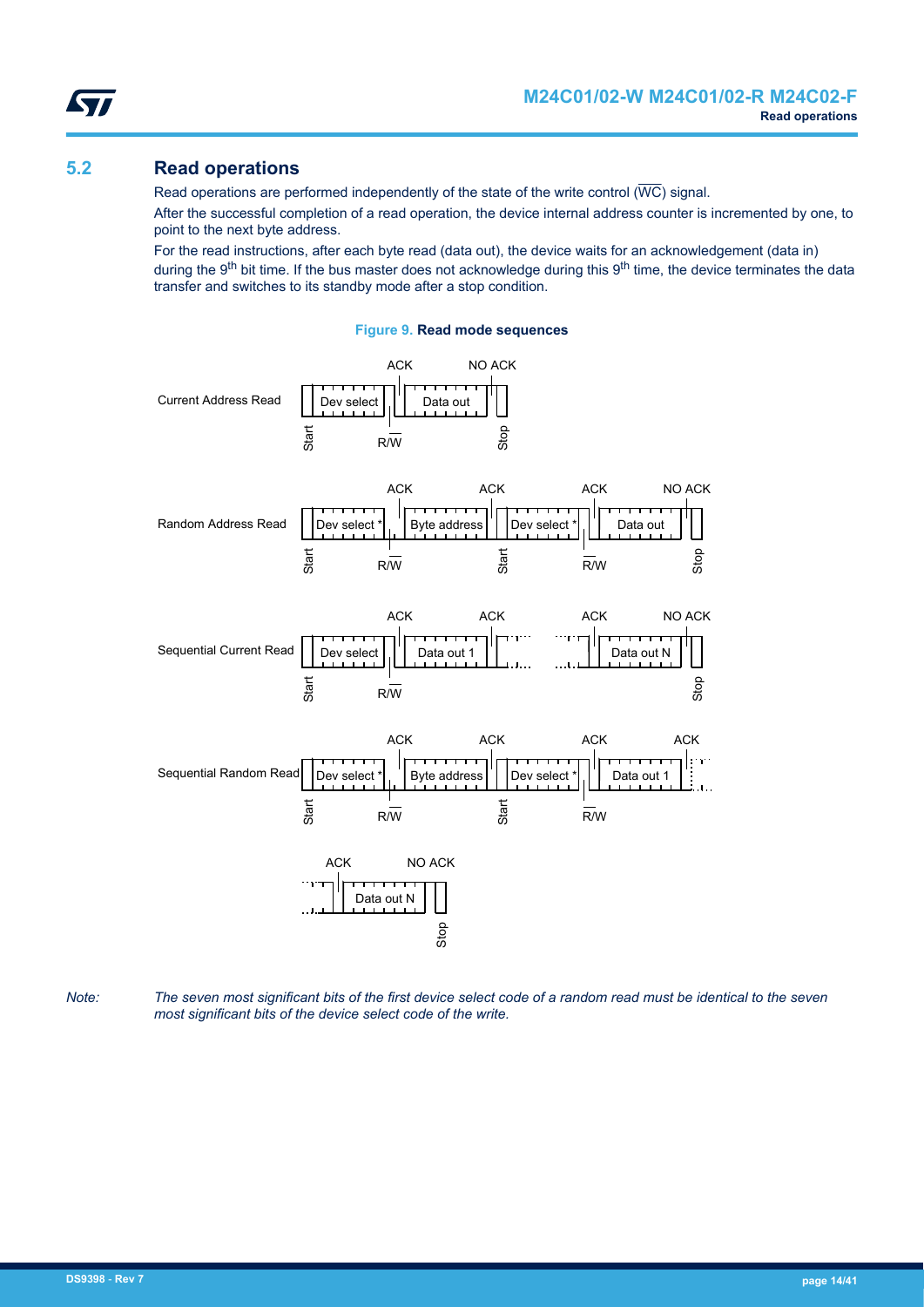<span id="page-14-0"></span>

#### **5.2.1 Random address read**

A dummy write is first performed to load the address into this address counter (as shown in [Figure 8](#page-12-0)) but without sending a stop condition. Then, the bus master sends another start condition, and repeats the device select code, with the R $\overline{W}$  bit set to 1. The device acknowledges this, and outputs the contents of the addressed byte. The bus master must not acknowledge the byte, and terminates the transfer with a stop condition.

#### **5.2.2 Current address read**

For the current address read operation, following a start condition, the bus master only sends a device select code with the R/W bit set to 1. The device acknowledges this, and outputs the byte addressed by the internal address counter. The counter is then incremented. The bus master terminates the transfer with a stop condition, as shown in [Figure 8](#page-12-0), without acknowledging the byte.

#### **5.2.3 Sequential read**

This operation can be used after a current address read or a random address read. The bus master does acknowledge the data byte output, and sends additional clock pulses so that the device continues to output the next byte in sequence. To terminate the stream of bytes, the bus master must not acknowledge the last byte, and must generate a Stop condition, as shown in [Figure 8.](#page-12-0)

The output data comes from consecutive addresses, with the internal address counter automatically incremented after each byte output. After the last memory address, the address counter "rolls-over", and the device continues to output data from memory address 00h.

*Note: For device delivered in DFN5 package, after the last memory address (7Fh for a 1Kbit and FFh for a 2Kbit), the address counter doesn't roll-over to the memory address 00h. The next addresses and data bytes outputted are therefore undefined and not guarantee.*

> The address counter contains meaningful address value only after a Random Address Read (with address value between 00h and 7Eh for 1Kb and FEh for 2 Kb) has been performed.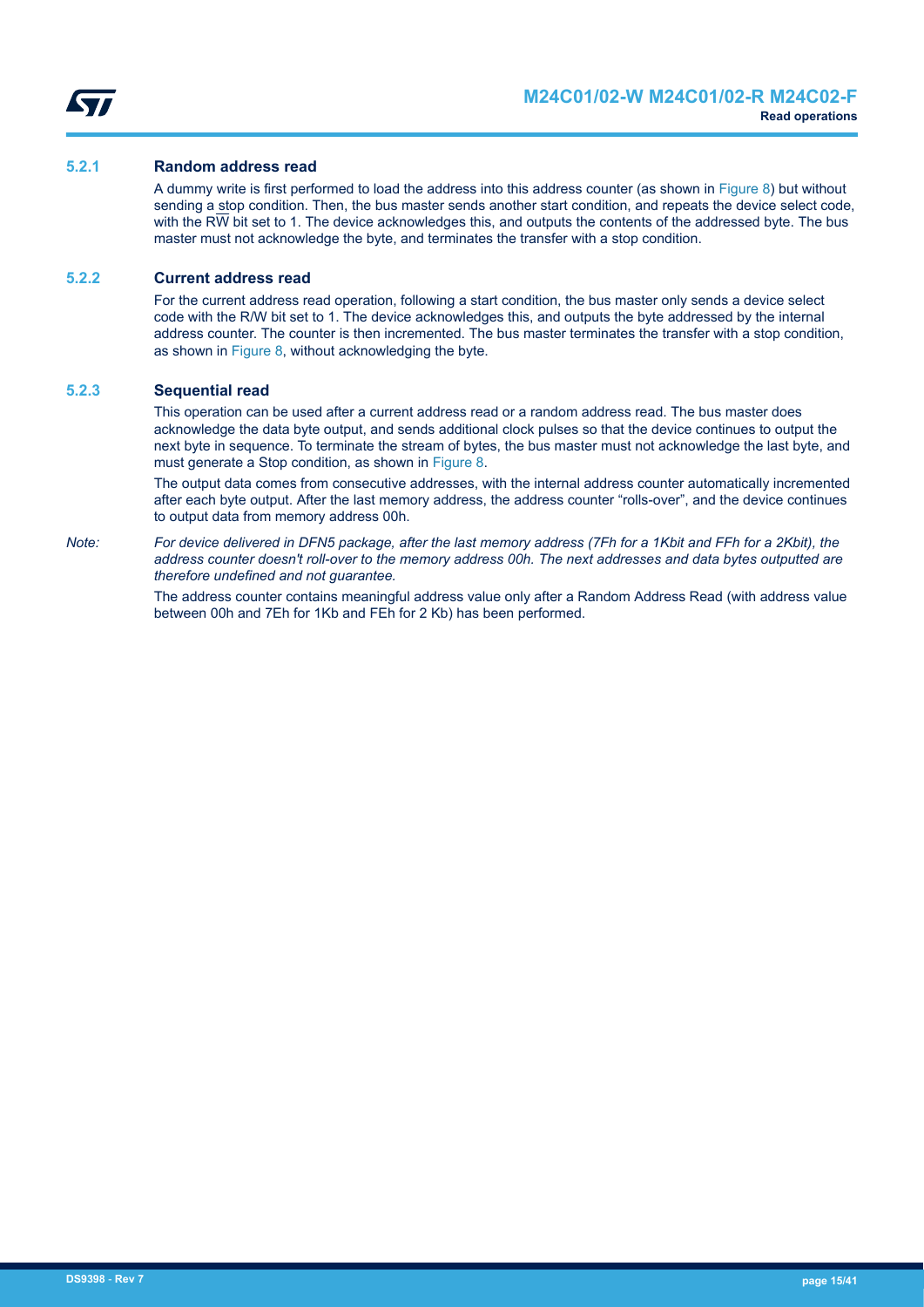<span id="page-15-0"></span>

# **6 Initial delivery state**

The device is delivered with all the memory array bits set to 1 (each byte contains FFh).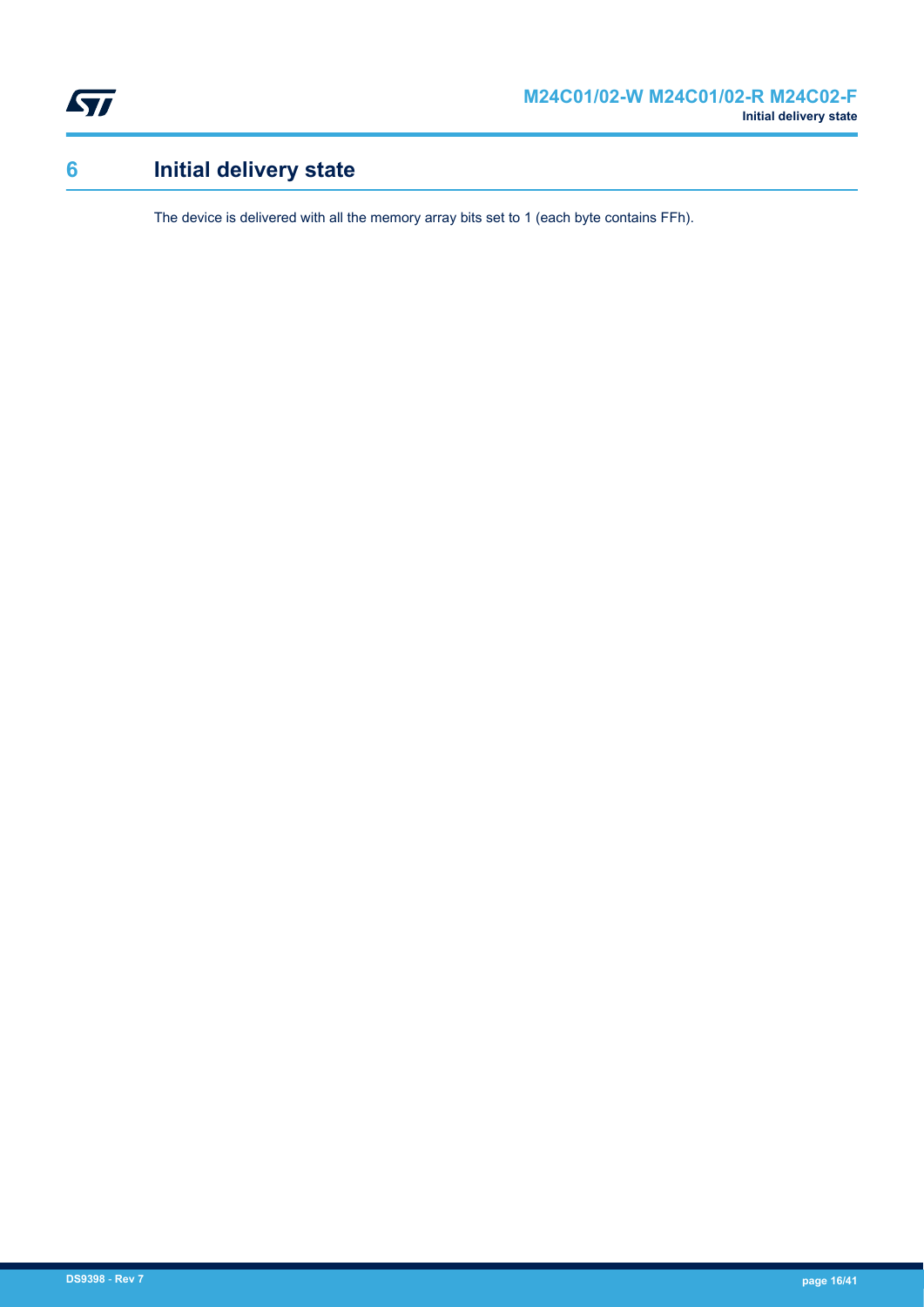<span id="page-16-0"></span>

## **7 Maximum rating**

Stressing the device outside the ratings listed in Table 4 may cause permanent damage to the device. These are stress ratings only, and operation of the device at these, or any other conditions outside those indicated in the operating sections of this specification, is not implied. Exposure to absolute maximum rating conditions for extended periods may affect device reliability.

| <b>Symbol</b>            | <b>Parameter</b>                             | Min.           | Max. | <b>Unit</b>  |
|--------------------------|----------------------------------------------|----------------|------|--------------|
| $\overline{\phantom{a}}$ | Ambient operating temperature                | -40            | 130  | $^{\circ}$ C |
| $T_{\mathrm{STG}}$       | Storage temperature                          | $-65$          | 150  | $^{\circ}$ C |
| T <sub>LEAD</sub>        | Lead temperature during soldering            | see note $(1)$ |      | $^{\circ}C$  |
| $I_{OL}$                 | DC output current $(SDA = 0)$                |                | 5    | <b>mA</b>    |
| $V_{IO}$                 | Input or output range                        | $-0.50$        | 6.5  | $\vee$       |
| $V_{\rm CC}$             | Supply voltage                               | $-0.50$        | 6.5  | $\vee$       |
| V <sub>ESD</sub>         | Electrostatic pulse (human body model) $(2)$ |                | 3000 | v            |

#### **Table 4. Absolute maximum ratings**

*1. Compliant with JEDEC Std J-STD-020 (for small body, Sn-Pb or Pb-free assembly), the ST ECOPACK 7191395 specification, and the European directive on Restrictions of Hazardous Substances (RoHS directive 2011/65/EU of July 2011).*

*2. Positive and negative pulses applied on different combinations of pin connections, according to ANSI/ESDA/JEDEC JS-001 (C1=100 pF, R1=1500 Ω).*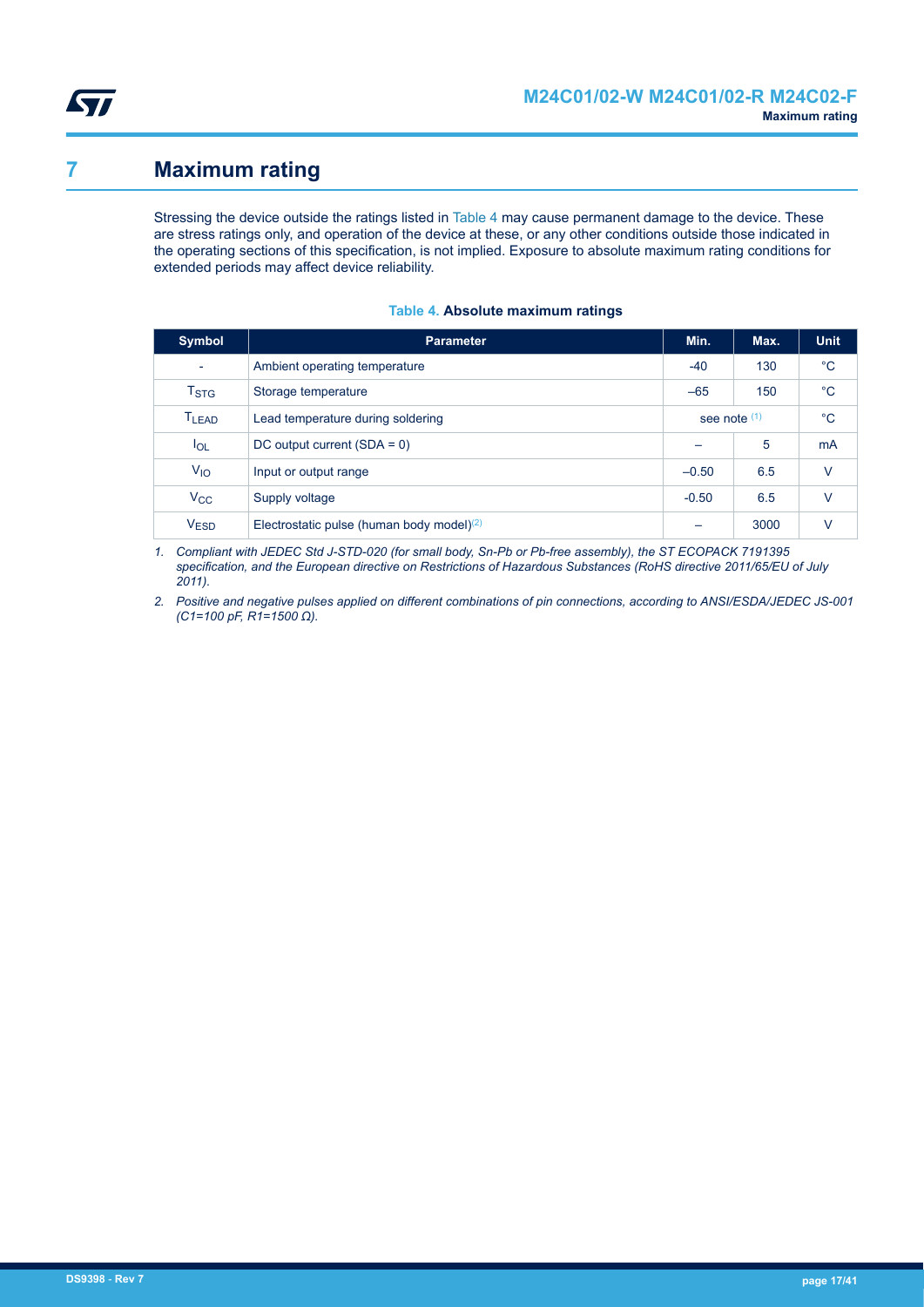<span id="page-17-0"></span>

## **8 DC and AC parameters**

This section summarizes the operating and measurement conditions, and the DC and AC characteristics of the device.

| Symbol         | <b>Parameter</b>              | Min. | Max. | <b>Unit</b> |
|----------------|-------------------------------|------|------|-------------|
| $V_{\rm CC}$   | Supply voltage                | 2.5  | 5.5  |             |
| $T_A$          | Ambient operating temperature | -40  | 85   | $^{\circ}C$ |
| T <sub>C</sub> | Operating clock frequency     | -    | 400  | kHz         |

#### **Table 5. Operating conditions (voltage range W)**

#### **Table 6. Operating conditions (voltage range R)**

| Symbol         | <b>Parameter</b>              | Min.                     | Max. | <b>Unit</b> |
|----------------|-------------------------------|--------------------------|------|-------------|
| $V_{\rm CC}$   | Supply voltage                | 1.8                      | 5.5  |             |
| T <sub>A</sub> | Ambient operating temperature | $-40$                    | 85   | $^{\circ}C$ |
| t <sub>C</sub> | Operating clock frequency     | $\overline{\phantom{0}}$ | 400  | kHz         |

#### **Table 7. Operating conditions (voltage range F)**

| <b>Symbol</b> | <b>Parameter</b>                     |                          | Min.                     |       | Max. | <b>Unit</b> |
|---------------|--------------------------------------|--------------------------|--------------------------|-------|------|-------------|
| $V_{\rm CC}$  | Supply voltage                       | 1.60                     | 1.65                     | 1.70  | 5.5  |             |
| $T_A$         | Ambient operating temperature: READ  | $-40$                    | $-40$                    | $-40$ | 85   | $^{\circ}C$ |
|               | Ambient operating temperature: WRITE |                          | $-20$                    | $-40$ | 85   |             |
| $t_{\rm C}$   | Operating clock frequency            | $\overline{\phantom{0}}$ | $\overline{\phantom{a}}$ | ٠     | 400  | kHz         |

#### **Table 8. AC measurement conditions**

| <b>Symbol</b>            | <b>Parameter</b>                              | Min.           | Max.                                       | <b>Unit</b> |
|--------------------------|-----------------------------------------------|----------------|--------------------------------------------|-------------|
| $C_{bus}$                | Load capacitance                              | 0              | 100                                        | pF          |
| ٠                        | SCL input rise/fall time, SDA input fall time | $\overline{a}$ | 50                                         | ns          |
| ÷.                       | Input levels                                  |                | 0.2 V <sub>CC</sub> to 0.8 V <sub>CC</sub> | V           |
| $\overline{\phantom{a}}$ | Input and output timing reference levels      |                | 0.3 V <sub>CC</sub> to 0.7 V <sub>CC</sub> | v           |

#### **Figure 10. AC measurement I/O waveform**

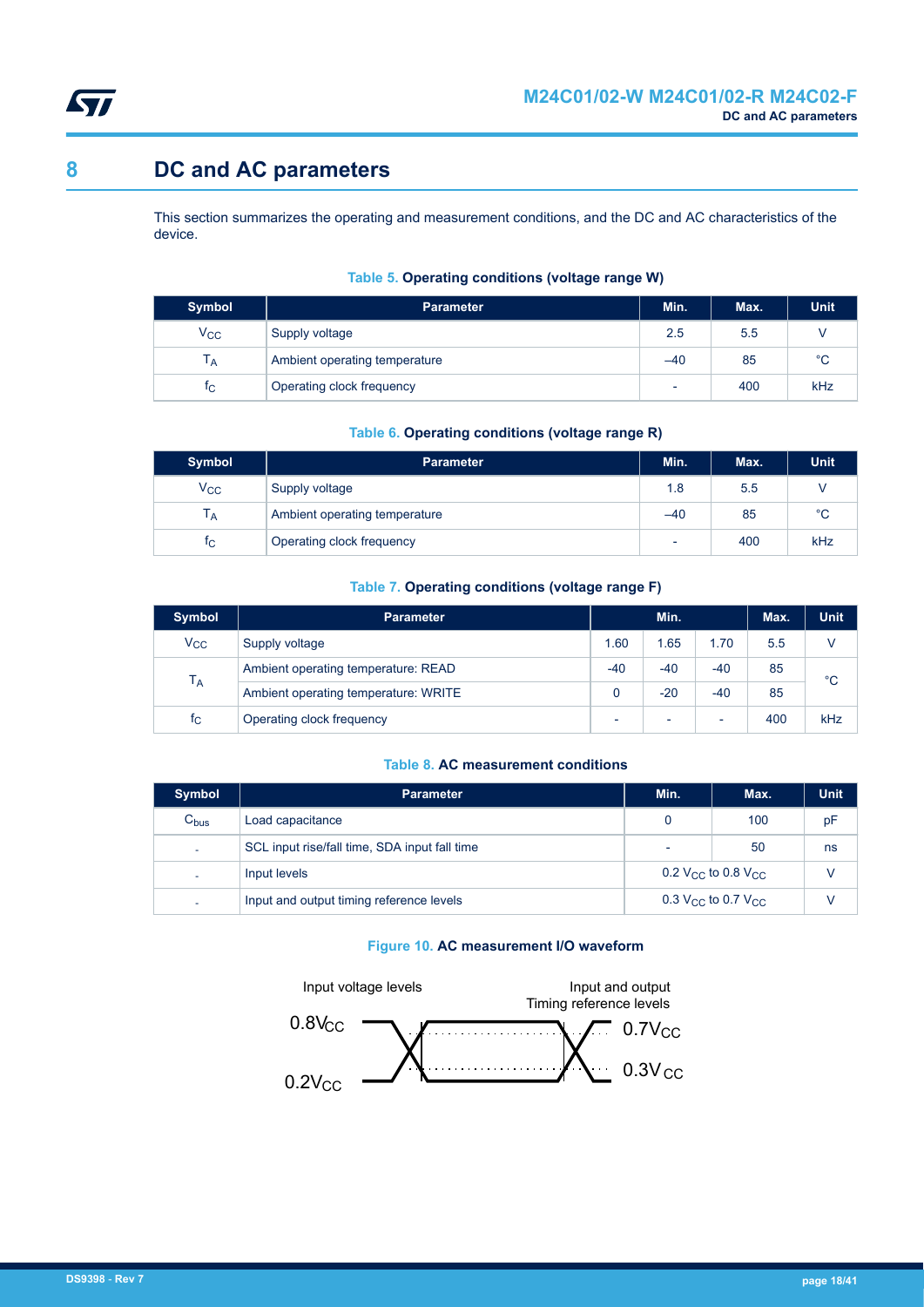### **Table 9. Input parameters**

<span id="page-18-0"></span>

| <b>Symbol</b> | Parameter <sup>(1)</sup>       | Test condition          | Min. | Max.                     | <b>Unit</b> |
|---------------|--------------------------------|-------------------------|------|--------------------------|-------------|
| $C_{IN}$      | Input capacitance (SDA)        |                         |      | 8                        | pF          |
| $C_{IN}$      | Input capacitance (other pins) |                         |      | 6                        | pF          |
| $Z_L$         |                                | $V_{IN}$ < 0.3 $V_{CC}$ | 15   | 70                       | $k\Omega$   |
| $Z_{H}$       | Input impedance $(Ei, WC)$     | $V_{IN}$ > 0.7 $V_{CC}$ | 500  | $\overline{\phantom{0}}$ | $k\Omega$   |

*1. Evaluated by characterization – Not tested in production.*

#### **Table 10. Cycling performance**

| Symbol                                       | <b>Parameter</b> | Test condition                                         | Max.      | <b>Unit</b> |
|----------------------------------------------|------------------|--------------------------------------------------------|-----------|-------------|
| <b>Ncycle</b><br>Write cycle endurance $(1)$ |                  | $T_A \leq 25$ °C, $V_{CC}(min) < V_{CC} < V_{CC}(max)$ | 4.000.000 | Write cycle |
|                                              |                  | $T_A$ = 85 °C, $V_{CC}(min) < V_{CC} < V_{CC}(max)$    | 1.200.000 |             |

*1. A write cycle is executed when either a page write or a byte write instruction is decoded.*

#### **Table 11. Memory cell data retention**

| Parameter ˈ                        | Test condition     | Min. | Unit <sup>1</sup> |
|------------------------------------|--------------------|------|-------------------|
| <b>Data retention</b> <sup>C</sup> | $_{\rm A}$ = 55 °C | 200  | Year              |

*1. The data retention behaviour is checked in production, while the 200-year limit is defined from characterization and qualification results.*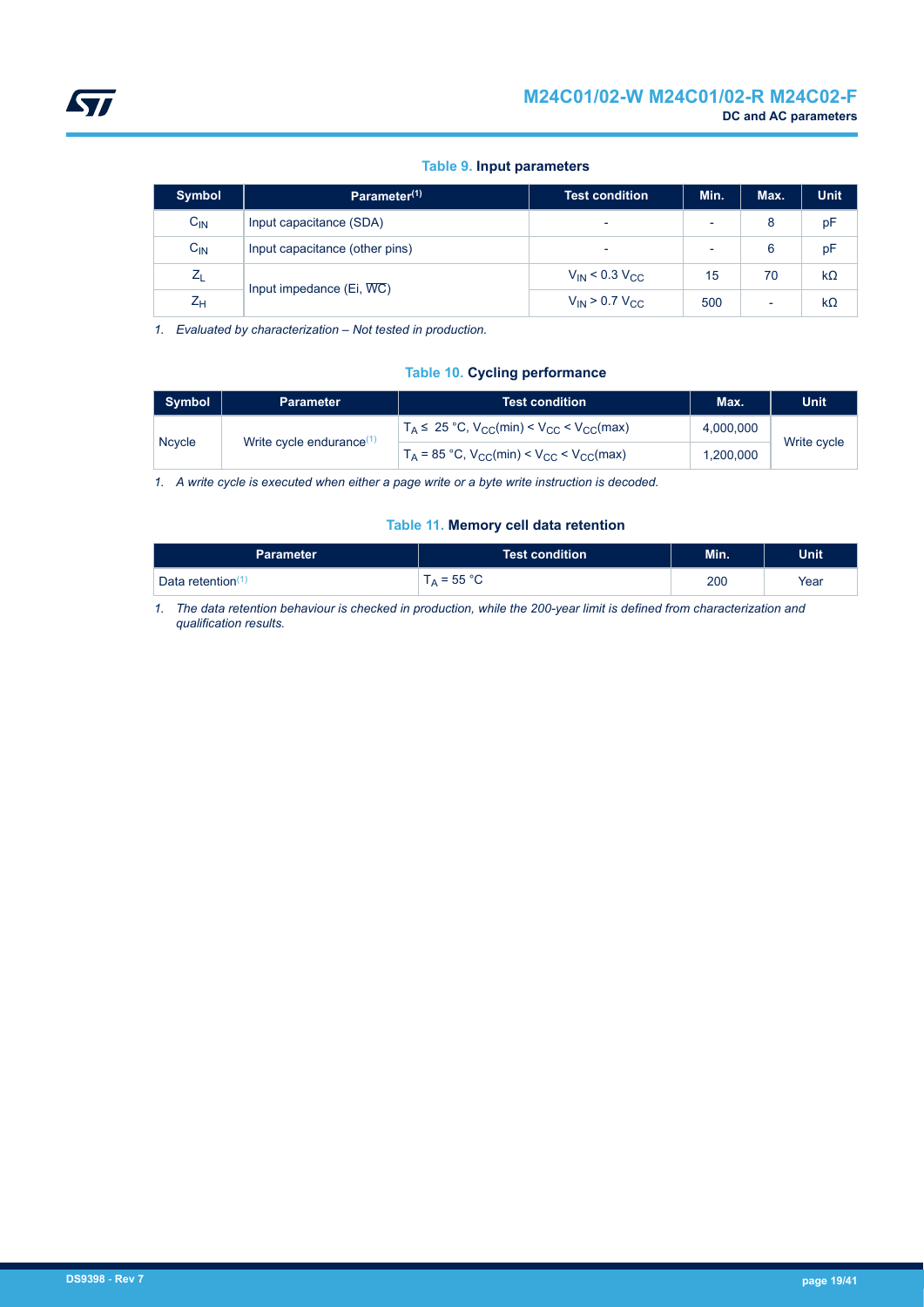<span id="page-19-0"></span>

| <b>Symbol</b>         | <b>Parameter</b>                                  | Test conditions (in addition to those in Table 5 and Table 8)                             | Min.                     | Max.           | <b>Unit</b> |
|-----------------------|---------------------------------------------------|-------------------------------------------------------------------------------------------|--------------------------|----------------|-------------|
| Jы                    | Input leakage current<br>(Ei, SCL, SDA)           | $V_{IN}$ = $V_{SS}$ or $V_{CC}$ , device in standby mode                                  |                          | ± 2            | μA          |
| <sup>I</sup> LO       | Output leakage current                            | SDA in Hi-Z, external voltage applied on SDA: V <sub>SS</sub> or V <sub>CC</sub>          | $\overline{\phantom{a}}$ | ± 2            | μA          |
| $I_{\rm CC}$          | Supply current (Read)                             | $f_C = 400$ kHz<br>$2.5 V \leq V_{CC} \leq 5.5 V$                                         |                          | $\mathbf{1}$   | mA          |
| $I_{CCO}^{(1)}$       | Supply current (Write)                            | During $t_W$ ,<br>2.5 V ≤ V <sub>CC</sub> ≤ 5.5 V                                         | $\overline{\phantom{a}}$ | 0.5            | mA          |
| $I_{\rm CC1}$         | Standby supply current                            | Device not selected $(2)$ ,<br>$V_{IN}$ = $V_{SS}$ or $V_{CC}$ , $V_{CC}$ = 2.5 V         |                          | 2              | μA          |
|                       |                                                   | Device not selected $(2)$ ,<br>$V_{IN}$ = $V_{SS}$ or $V_{CC}$ , $V_{CC}$ = 5.5 V         |                          | 3              | μA          |
| $V_{IL}$              | Input low voltage<br>$(SCL, SDA, \overline{WC})$  |                                                                                           | $-0.45$                  | $0.3$ $V_{CC}$ | $\vee$      |
| V <sub>IH</sub>       | Input high voltage<br>$(SCL, SDA, \overline{WC})$ | $\overline{\phantom{a}}$                                                                  | 0.7 $V_{CC}$ $V_{CC}$ +1 |                | $\vee$      |
| <b>V<sub>OL</sub></b> | Output low voltage                                | $I_{OL}$ = 2.1 mA, $V_{CC}$ = 2.5 V or<br>$I_{\text{OL}}$ = 3 mA, $V_{\text{CC}}$ = 5.5 V | $\overline{\phantom{a}}$ | 0.4            | $\vee$      |

#### **Table 12. DC characteristics (M24C01/02-W)**

*1. Evaluated by characterization - Not tested in production.*

*2. The device is not selected after power-up, after a read instruction (after the stop condition), or after the completion of the internal write cycle tW (tW is triggered by the correct decoding of a write instruction).*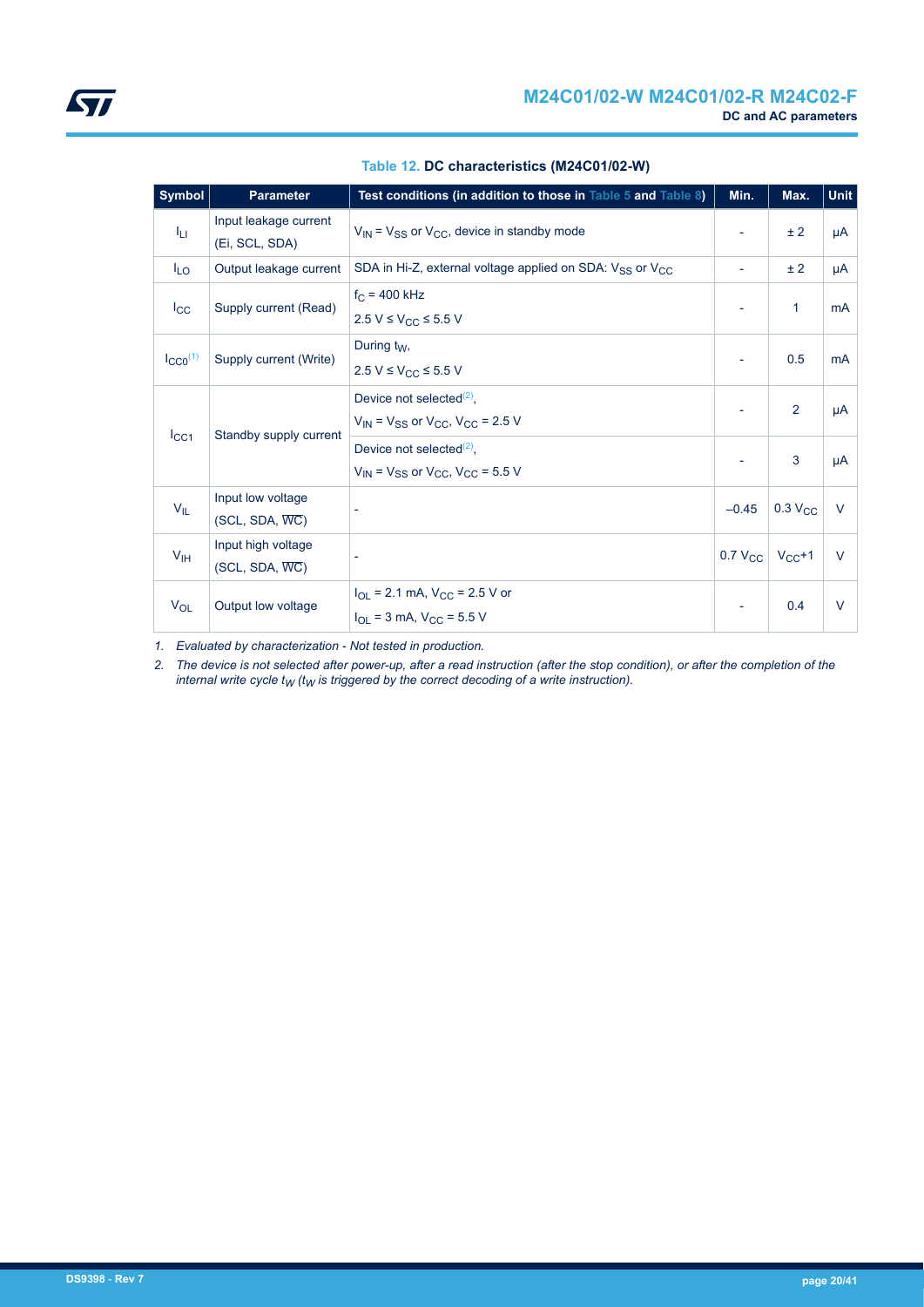<span id="page-20-0"></span>

| <b>Symbol</b>                           | <b>Parameter</b>                        | Test conditions <sup>(1)</sup> (in addition to those in Table 6<br>and Table 8)  | Min.                        | Max.                   | <b>Unit</b>    |
|-----------------------------------------|-----------------------------------------|----------------------------------------------------------------------------------|-----------------------------|------------------------|----------------|
| ĪЦ                                      | Input leakage current<br>(Ei, SCL, SDA) | $V_{IN}$ = $V_{SS}$ or $V_{CC}$ , device in standby mode                         | $\overline{\phantom{a}}$    | ± 2                    | μA             |
| $I_{LO}$                                | Output leakage current                  | SDA in Hi-Z, external voltage applied on SDA: V <sub>SS</sub> or<br>$V_{\rm CC}$ |                             | ± 2                    | μA             |
| $_{\rm lcc}$                            | Supply current (Read)                   | $V_{\rm CC}$ = 1.8 V, f <sub>c</sub> = 400 kHz                                   | $\overline{\phantom{a}}$    | 0.8                    | <b>mA</b>      |
| $I_{CCO}^{(2)}$                         | Supply current (Write)                  | During t <sub>w</sub><br>1.8 V ≤ V <sub>CC</sub> ≤ 2.5 V                         | $\overline{\phantom{a}}$    | 0.5                    | m <sub>A</sub> |
| $I_{\rm CC1}$                           | Standby supply current                  | Device not selected, $(3)$<br>$V_{IN}$ = $V_{SS}$ or $V_{CC}$ , $V_{CC}$ = 1.8 V | $\overline{\phantom{a}}$    | $\mathbf{1}$           | μA             |
| $V_{IL}$                                | Input low voltage (SCL, SDA,            | $2.5 V \leq V_{CC}$                                                              | $-0.45$                     | 0.3 V <sub>CC</sub>    | $\vee$         |
|                                         | $\overline{WC}$                         | $V_{\rm CC}$ < 2.5 V                                                             | $-0.45$                     | $0.25$ V <sub>CC</sub> |                |
| V <sub>IH</sub>                         | Input high voltage<br>(SCL, SDA)        | $V_{\rm CC}$ < 2.5 V                                                             | $0.75$ V <sub>CC</sub>      | 6.5                    | $\vee$         |
| Input high voltage<br>$(\overline{WC})$ |                                         | $V_{\rm CC}$ < 2.5 V                                                             | 0.75 $V_{CC}$ $V_{CC}$ +0.6 |                        | $\vee$         |
| $V_{OL}$                                | Output low voltage                      | $I_{\text{OL}}$ = 0.7 mA, $V_{\text{CC}}$ = 1.8 V                                |                             | 0.2                    | V              |

#### **Table 13. DC characteristics (M24C01/02-R)**

*1. If the application uses the voltage range R device with 2.5 V ≤ Vcc ≤ 5.5 V and -40 °C < TA < +85 °C, refer to [Table 12](#page-19-0) instead of this table.*

*2. Evaluated by characterization - Not tested in production.*

*3. The device is not selected after power-up, after a read instruction (after the stop condition), or after the completion of the internal write cycle tW (tW is triggered by the correct decoding of a write instruction).*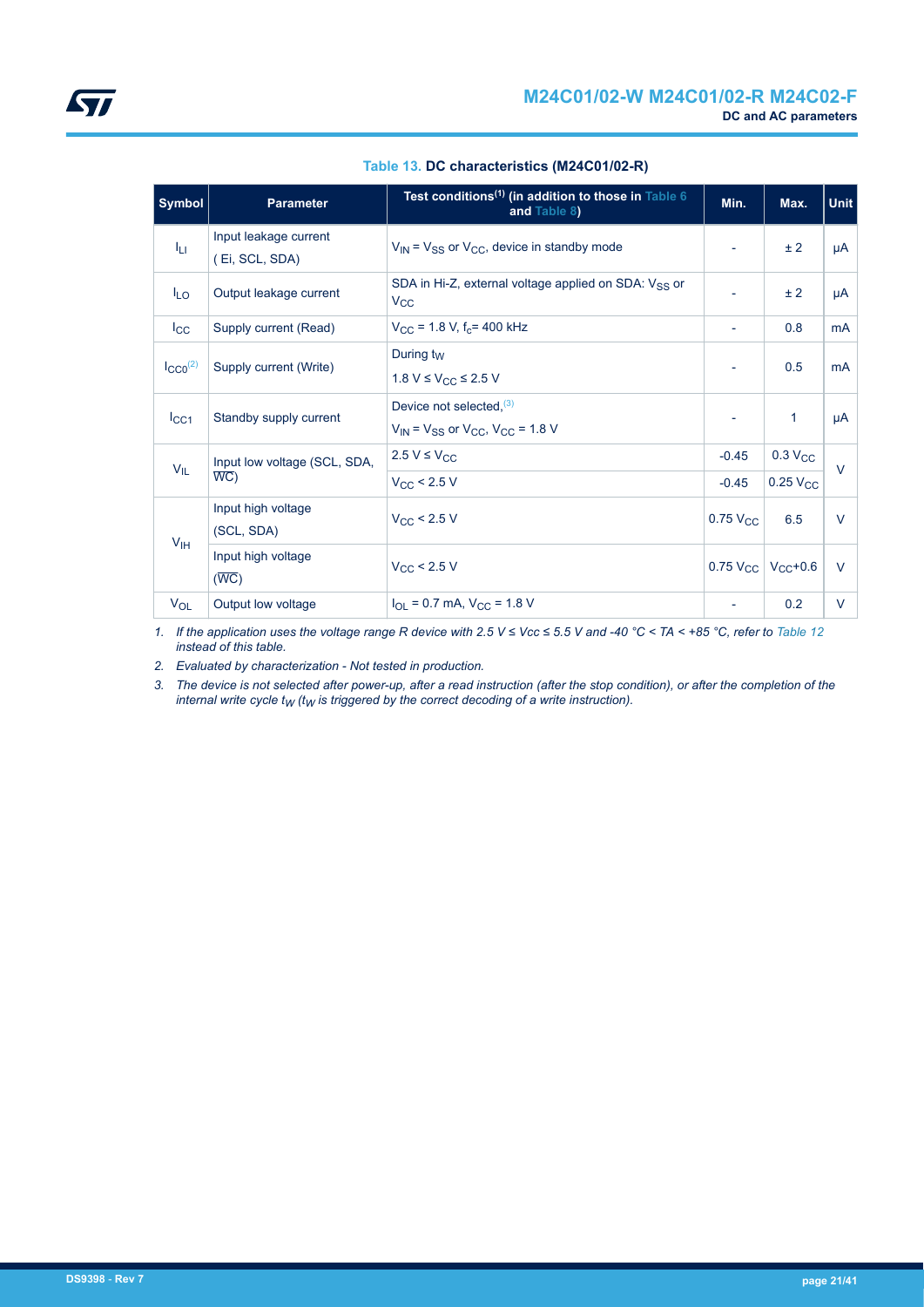<span id="page-21-0"></span>

| Symbol              | <b>Parameter</b>             | Test conditions <sup>(1)</sup> (in addition to those in Table 7<br>and Table 8)  | Min.                     | Max.                        | <b>Unit</b> |
|---------------------|------------------------------|----------------------------------------------------------------------------------|--------------------------|-----------------------------|-------------|
| ĪЦ                  | Input leakage current        | $V_{IN}$ = $V_{SS}$ or $V_{CC}$                                                  |                          | ± 2                         | μA          |
|                     | (Ei, SCL, SDA)               | device in Standby mode                                                           |                          |                             |             |
| $I_{LO}$            | Output leakage current       | SDA in Hi-Z, external voltage applied on SDA: V <sub>SS</sub> or<br>$V_{\rm CC}$ |                          | ±2                          | μA          |
| $I_{\rm CC}$        | Supply current (Read)        | $V_{CC}$ = 1.6 V or 1.7 V, $f_c$ = 400 kHz                                       | $\overline{\phantom{a}}$ | 0.8                         | <b>mA</b>   |
|                     |                              | During t <sub>w</sub>                                                            |                          | 0.5                         | <b>mA</b>   |
| $\text{LCCO}^{(2)}$ | Supply current (Write)       | $V_{\rm CC} \leq 1.8$ V                                                          | $\overline{\phantom{a}}$ |                             |             |
|                     |                              | Device not selected $(3)$ ,                                                      |                          | 1                           | μA          |
| $I_{\rm CC1}$       | Standby supply current       | $V_{IN}$ = $V_{SS}$ or $V_{CC}$ , $V_{CC} \le 1.8$ V                             |                          |                             |             |
| $V_{IL}$            | Input low voltage (SCL, SDA, | $2.5 V \leq V_{CC}$                                                              | $-0.45$                  | 0.3 V <sub>CC</sub>         | $\vee$      |
|                     | $\overline{WC}$              | $V_{CC}$ < 2.5 V                                                                 | $-0.45$                  | $0.25$ V <sub>CC</sub>      |             |
|                     | Input high voltage           | $V_{CC}$ < 2.5 V                                                                 | $0.75$ V <sub>CC</sub>   | 6.5                         | V           |
| V <sub>IH</sub>     | (SCL, SDA)                   |                                                                                  |                          |                             |             |
|                     | Input high voltage           | $V_{\rm CC}$ < 2.5 V                                                             |                          | 0.75 $V_{CC}$ $V_{CC}$ +0.6 | V           |
|                     | $(\overline{WC})$            |                                                                                  |                          |                             |             |
| $V_{OL}$            | Output low voltage           | $I_{OL}$ = 0.7 mA, $V_{CC}$ = 1.8 V                                              |                          | 0.2                         | V           |

#### **Table 14. DC characteristics (M24C02-F)**

*1. If the application uses the voltage range F device with 2.5 V ≤ VCC ≤ 5.5 V , refer to [Table 12](#page-19-0) instead of this table.*

*2. Evaluated by characterization - Not tested in production.*

*3. The device is not selected after power-up, after a read instruction (after the stop condition), or after the completion of the internal write cycle tW (tW is triggered by the correct decoding of a write instruction).*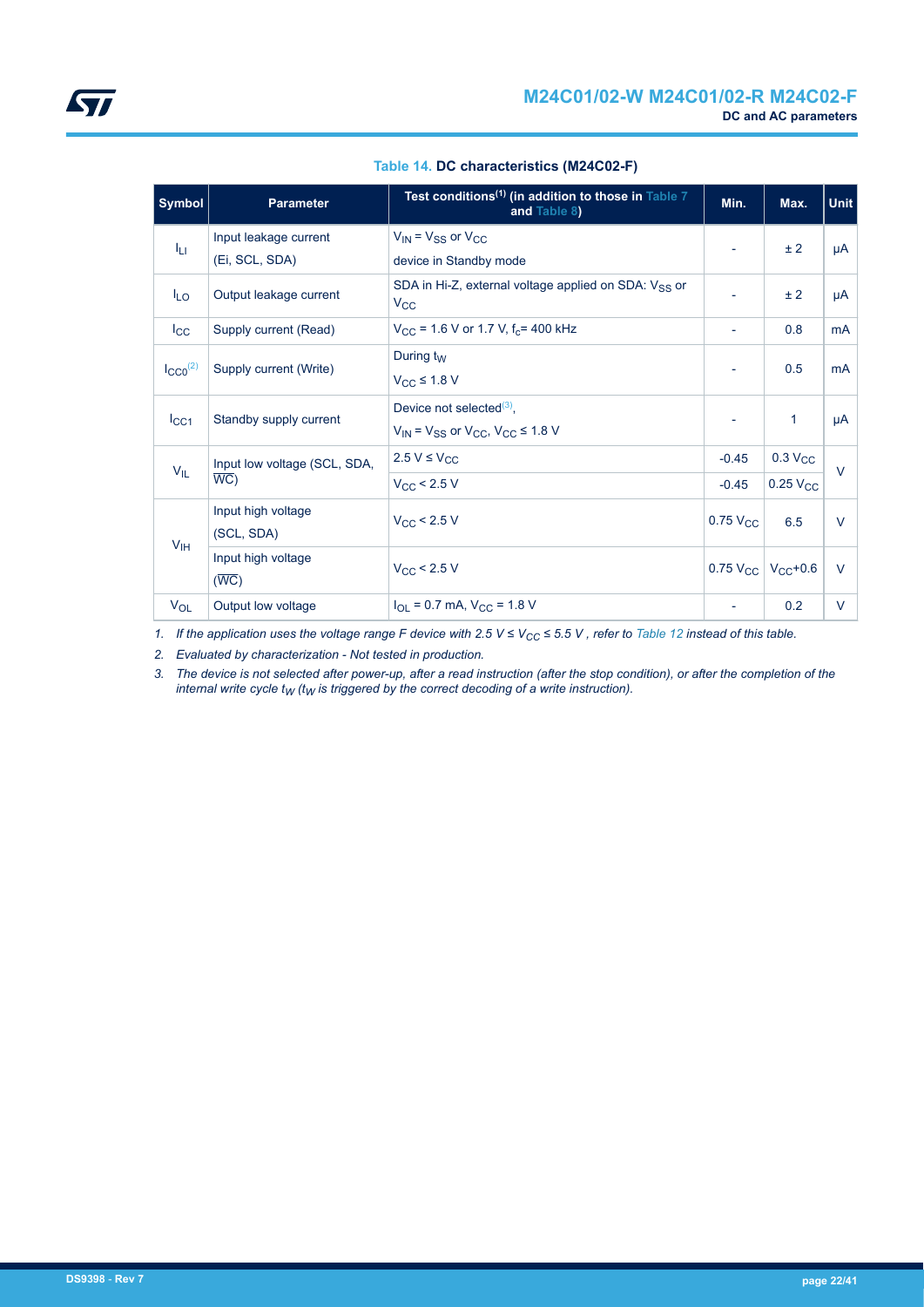<span id="page-22-0"></span>

| <b>Symbol</b>               | Alt.                     | <b>Parameter</b>                                                  | Min.                     | Max.                     | <b>Unit</b> |
|-----------------------------|--------------------------|-------------------------------------------------------------------|--------------------------|--------------------------|-------------|
| $f_{\rm C}$                 | $f_{SCL}$                | Clock frequency                                                   |                          | 400                      | <b>kHz</b>  |
| <sup>t</sup> CHCL           | <sup>t</sup> HIGH        | Clock pulse width high                                            | 600                      | $\overline{\phantom{a}}$ | ns          |
| t <sub>CLCH</sub>           | t <sub>LOW</sub>         | Clock pulse width low                                             | 1300                     | $\overline{\phantom{a}}$ | ns          |
| $t_{QL1QL2}$ <sup>(1)</sup> | tF                       | SDA (out) fall time                                               | $20^{(2)}$               | 300                      | ns          |
| $t_{XH1XH2}$                | $t_{\mathsf{R}}$         | Input signal rise time                                            | (3)                      | (3)                      | ns          |
| $t_{XL1XL2}$                | tF                       | Input signal fall time                                            | (3)                      | (3)                      | ns          |
| t <sub>DXCH</sub>           | t <sub>SU:DAT</sub>      | Data in set up time                                               | 100                      | $\overline{\phantom{a}}$ | ns          |
| $t_{CLDX}$                  | t <sub>HD:DAT</sub>      | Data in hold time                                                 | $\Omega$                 | $\overline{\phantom{a}}$ | ns          |
| $t_{\text{CLQX}}^{(4)}$     | $t_{DH}$                 | Data out hold time                                                | 100                      | $\overline{\phantom{a}}$ | ns          |
| $t_{CLQV}$ <sup>(5)</sup>   | t <sub>AA</sub>          | Clock low to next data valid (access time)                        |                          | 900                      | ns          |
| <b>t</b> CHDL               | t <sub>SU:STA</sub>      | Start condition setup time                                        | 600                      | $\overline{\phantom{a}}$ | ns          |
| t <sub>DLCL</sub>           | t <sub>HD:STA</sub>      | Start condition hold time                                         | 600                      | $\overline{\phantom{a}}$ | ns          |
| t <sub>CHDH</sub>           | t <sub>SU:STO</sub>      | Stop condition set up time                                        | 600                      | $\overline{\phantom{a}}$ | ns          |
| <b>t</b> <sub>DHDL</sub>    | $t_{\text{BUF}}$         | Time between Stop condition and next Start condition              | 1300                     | $\overline{\phantom{a}}$ | ns          |
| t <sub>w</sub>              | t <sub>WR</sub>          | Write time                                                        | ٠                        | 5                        | ms          |
| $t_{NS}$ <sup>(1)</sup>     | $\overline{\phantom{a}}$ | Pulse width ignored (input filter on SCL and SDA) - single glitch | $\overline{\phantom{a}}$ | 100                      | ns          |

### **Table 15. 400 kHz AC characteristics (I2C Fast-mode)**

*1. Evaluated by characterization - Not tested in production.*

*2. With CL = 10 pF.*

*3. There is no min. or max. values for the input signal rise and fall times. It is however recommended by the I²C specification that the input signal rise and fall times be more than 20 ns and less than 300 ns when fC < 400 kHz.*

*4. The min value for tCLQX (data out hold time) of the M24xxx devices offers a safe timing to bridge the undefined region of the falling edge SCL.*

*5. tCLQV is the time (from the falling edge of SCL) required by the SDA bus line to reach either 0.3 VCC or 0.7 VCC, assuming that Rbus × Cbus time constant is within the values specified in [Figure 11.](#page-24-0)*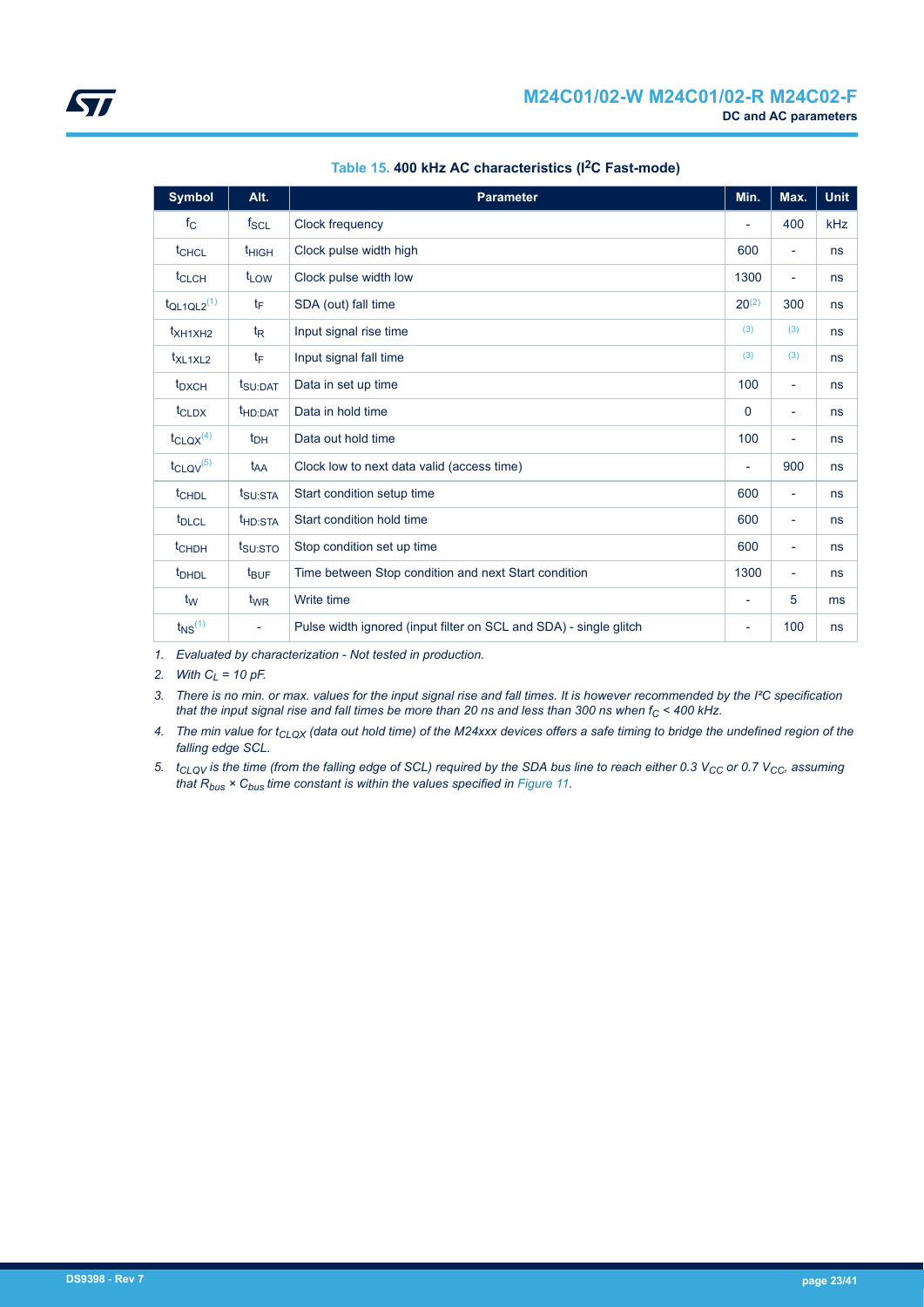<span id="page-23-0"></span>

| <b>Symbol</b>               | Alt.                | <b>Parameter</b>                                                 | Min.                     | Max.                     | <b>Unit</b> |
|-----------------------------|---------------------|------------------------------------------------------------------|--------------------------|--------------------------|-------------|
| $f_{\rm C}$                 | $f_{SCL}$           | Clock frequency                                                  | $\overline{\phantom{a}}$ | 100                      | <b>kHz</b>  |
| t <sub>CHCL</sub>           | $t_{HIGH}$          | Clock pulse width high                                           | 4                        | ٠                        | $\mu s$     |
| t <sub>CLCH</sub>           | t <sub>LOW</sub>    | Clock pulse width low                                            | 4.7                      | -                        | $\mu s$     |
| $t_{XH1XH2}$                | $t_{\mathsf{R}}$    | Input signal rise time                                           | $\overline{\phantom{a}}$ | 1                        | $\mu s$     |
| t <sub>XL1XL2</sub>         | $t_{\text{F}}$      | Input signal fall time                                           | $\overline{\phantom{a}}$ | 300                      | ns          |
| $t_{QL1QL2}$ <sup>(1)</sup> | tF                  | SDA (out) fall time                                              | ٠                        | 300                      | ns          |
| $t_{\rm DXCH}$              | t <sub>SU:DAT</sub> | Data in setup time                                               |                          | $\overline{\phantom{a}}$ | ns          |
| t <sub>CLDX</sub>           | t <sub>HD:DAT</sub> | Data in hold time                                                |                          | ٠                        | ns          |
| $t_{\text{CLQX}}^{(2)}$     | $t_{DH}$            | Data out hold time                                               | 200                      | $\overline{\phantom{0}}$ | ns          |
| $t_{CLQV}^{(3)}$            | t <sub>AA</sub>     | Clock low to next data valid (access time)                       | $\overline{\phantom{a}}$ | 3450                     | ns          |
| $t$ CHDL $(4)$              | t <sub>SU:STA</sub> | Start condition setup time                                       | 4.7                      | $\overline{\phantom{a}}$ | $\mu s$     |
| <b>t</b> <sub>DLCL</sub>    | t <sub>HD:STA</sub> | Start condition hold time                                        | 4                        | Ξ.                       | $\mu s$     |
| $t$ <sub>CHDH</sub>         | $t_{\text{SU:STO}}$ | Stop condition setup time                                        | 4                        | ۰                        | $\mu s$     |
| <b>t</b> <sub>DHDL</sub>    | $t_{\text{BUF}}$    | Time between Stop condition and next Start condition             | 4.7                      | ٠                        | $\mu s$     |
| t <sub>w</sub>              | t <sub>WR</sub>     | Write time                                                       | $\overline{\phantom{a}}$ | 5                        | ms          |
| $t_{NS}$ <sup>(1)</sup>     | $\blacksquare$      | Pulse width ignored (input filter on SCL and SDA), single glitch | $\overline{\phantom{a}}$ | 100                      | <b>ns</b>   |

### **Table 16. 100 kHz AC characteristics (I2C standard-mode)**

*1. Evaluated by characterization - Not tested in production.*

*2. To avoid spurious start ands top conditions, a minimum delay is placed between SCL=1 and the falling or rising edge of SDA.*

*3. tCLQV is the time (from the falling edge of SCL) required by the SDA bus line to reach either 0.3 VCC or 0.7 VCC, assuming that the Rbus × Cbus time constant is within the values specified in [Figure 11.](#page-24-0)*

*4. For a reStart condition, or following a write cycle.*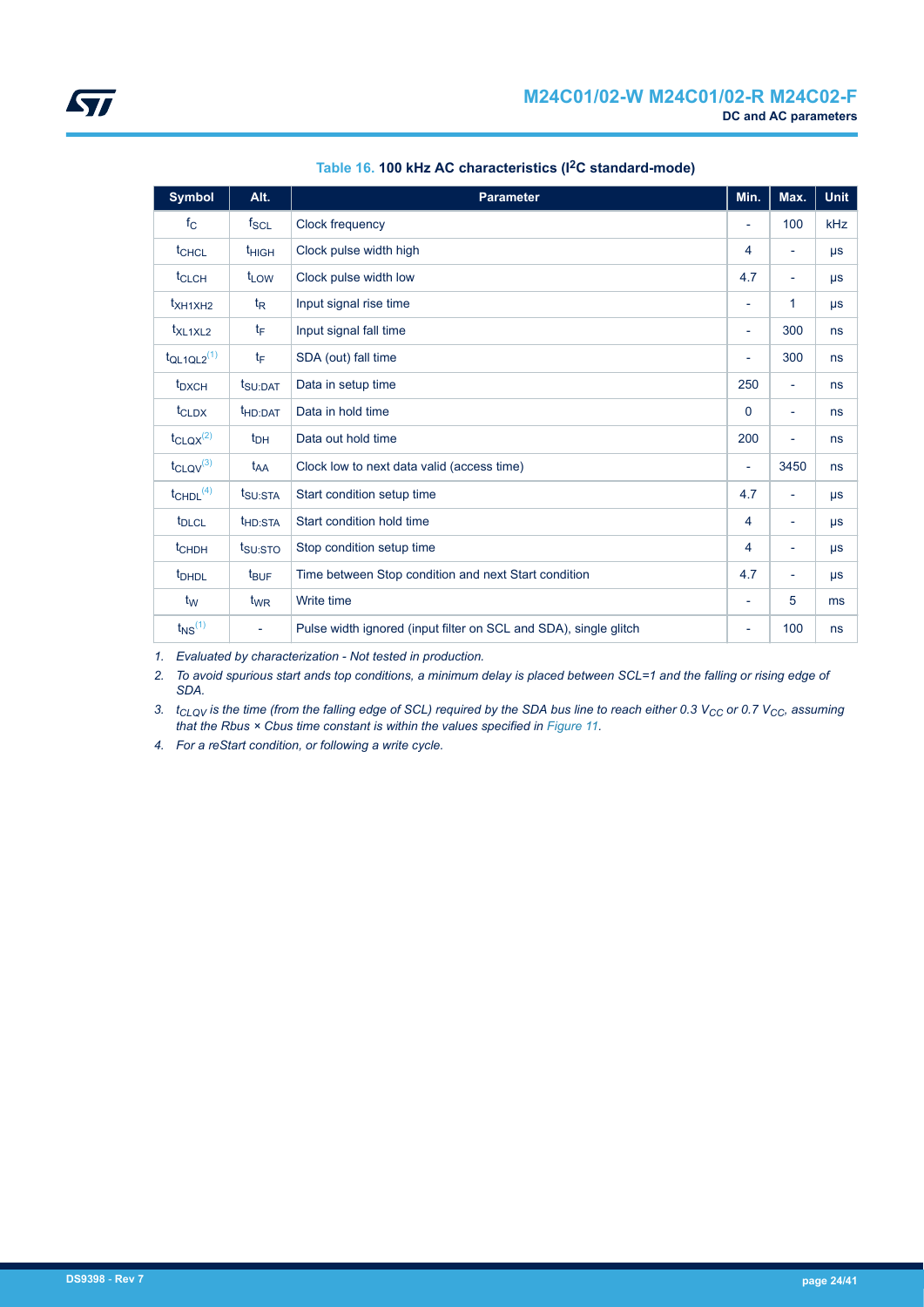#### <span id="page-24-0"></span>**Figure 11. Maximum Rbus value versus bus parasitic capacitance (Cbus) for an I2C bus at maximum frequency f<sub>C</sub> = 400 kHz**





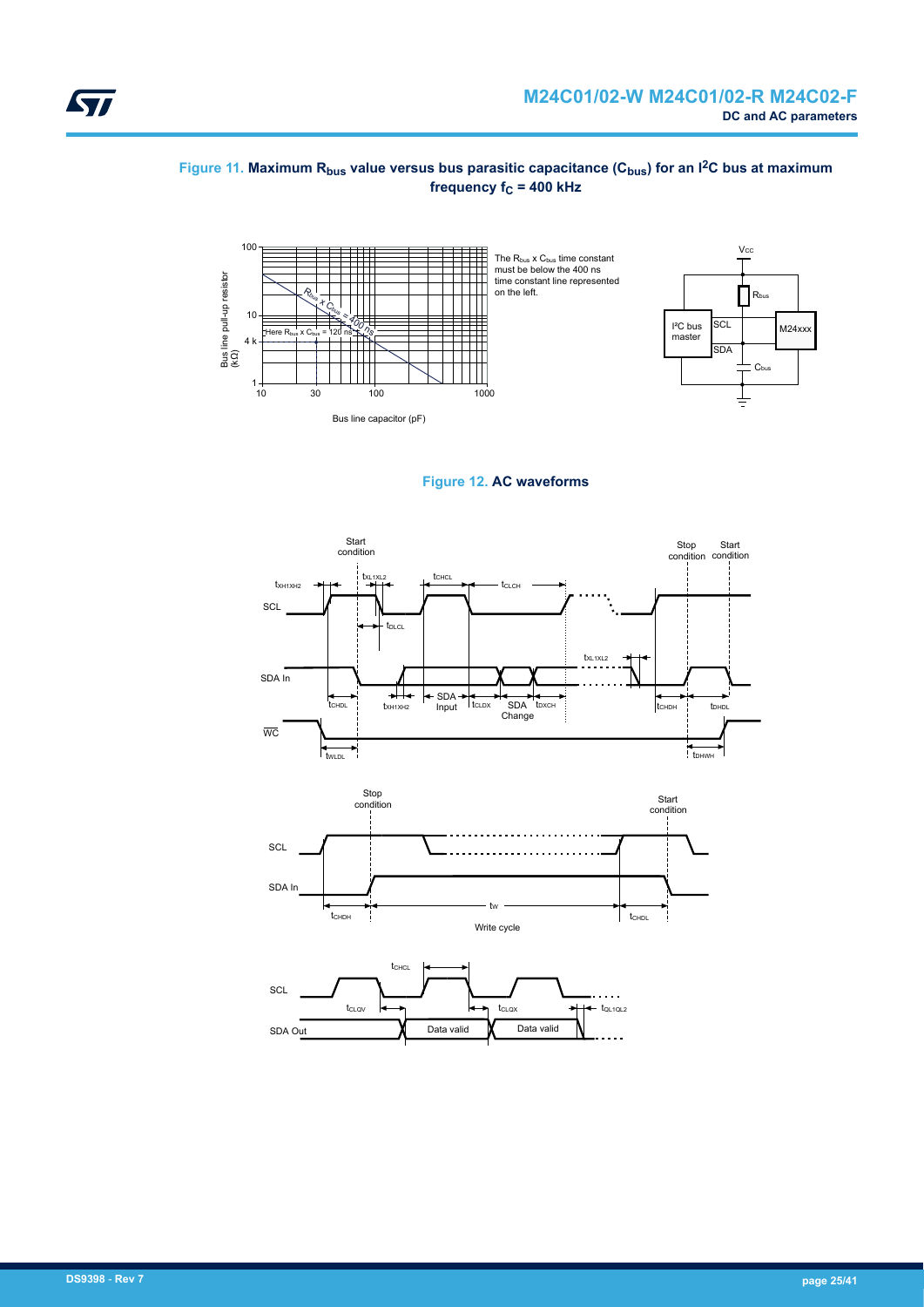<span id="page-25-0"></span>

## **9 Package information**

In order to meet environmental requirements, ST offers these devices in different grades of ECOPACK packages, depending on their level of environmental compliance. ECOPACK specifications, grade definitions and product status are available at: [www.st.com.](https://www.st.com)

ECOPACK is an ST trademark.

## **9.1 UFDFPN5 (DFN5) package information**

UFDFPN5 is a 5-lead,  $1.7 \times 1.4$  mm, 0.55 mm thickness, ultra thin fine pitch dual flat package.

#### **Figure 13. UFDFPN5 - Outline**



- 1. Maximum package warpage is 0.05 mm.
- 2. Exposed copper is not systematic and can appear partially or totally according to the cross section.
- 3. Drawing is not to scale.
- 4. On the bottom side, pin 1 is identified by the specific pad shape and, on the top side, pin 1 is defined from the orientation of the marking. When reading the marking, pin 1 is below the upper left package corner.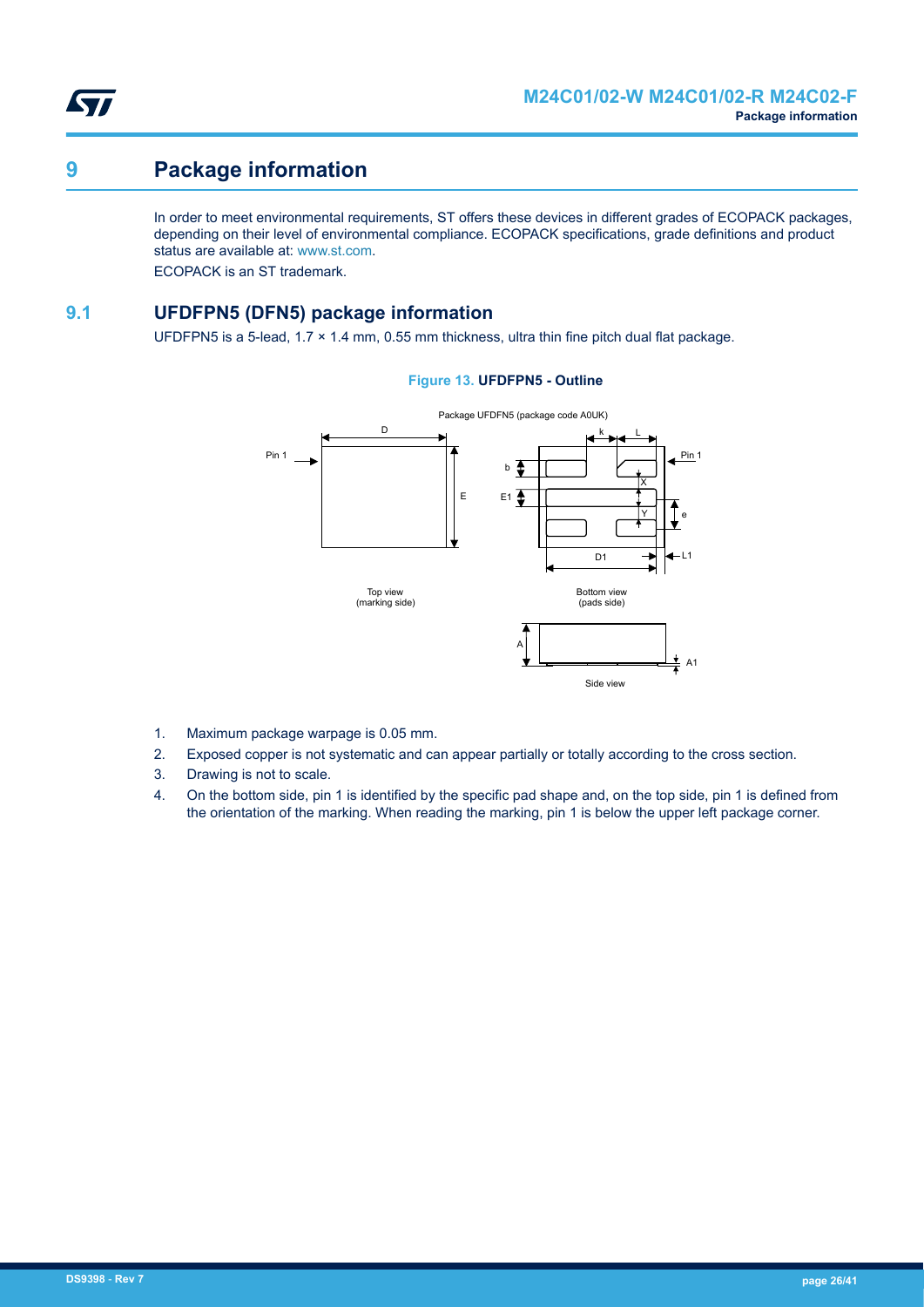<span id="page-26-0"></span>

|                |                          | millimeters |                          |                          | <b>inches</b> |                          |
|----------------|--------------------------|-------------|--------------------------|--------------------------|---------------|--------------------------|
| <b>Symbol</b>  | <b>Min</b>               | <b>Typ</b>  | <b>Max</b>               | Min                      | <b>Typ</b>    | <b>Max</b>               |
| $\overline{A}$ | 0.500                    | 0.550       | 0.600                    | 0.0197                   | 0.0217        | 0.0236                   |
| A <sub>1</sub> | 0.000                    | -           | 0.050                    | 0.0000                   |               | 0.0020                   |
| $b^{(1)}$      | 0.175                    | 0.200       | 0.225                    | 0.0069                   | 0.0079        | 0.0089                   |
| D              | 1.600                    | 1.700       | 1.800                    | 0.0630                   | 0.0669        | 0.0709                   |
| D <sub>1</sub> | 1.400                    | 1.500       | 1.600                    | 0.0551                   | 0.0591        | 0.0630                   |
| E              | 1.300                    | 1.400       | 1.500                    | 0.0512                   | 0.0551        | 0.0591                   |
| E1             | 0.175                    | 0.200       | 0.225                    | 0.0069                   | 0.0079        | 0.0089                   |
| X              | $\overline{\phantom{a}}$ | 0.200       | $\overline{\phantom{a}}$ | $\overline{\phantom{a}}$ | 0.0079        | $\overline{\phantom{a}}$ |
| Y              | $\overline{\phantom{a}}$ | 0.200       | $\overline{\phantom{a}}$ | $\overline{\phantom{a}}$ | 0.0079        | $\overline{\phantom{0}}$ |
| $\mathbf e$    | $\overline{\phantom{a}}$ | 0.400       | ۰                        | $\overline{\phantom{a}}$ | 0.0157        | -                        |
| L              | 0.500                    | 0.550       | 0.600                    | 0.0197                   | 0.0217        | 0.0236                   |
| L1             | $\overline{\phantom{a}}$ | 0.100       | ۰                        | $\overline{\phantom{a}}$ | 0.0039        | -                        |
| $\mathsf k$    | $\overline{\phantom{a}}$ | 0.400       | ۰                        |                          | 0.0157        | -                        |

#### **Table 17. UFDFPN5 - Mechanical data**

*1. Dimension b applies to plated terminal and is measured between 0.15 and 0.30mm from the terminal tip.*

## **9.1.1 UFDFPN5 recommended footprint**

#### **Figure 14. UFDFPN5 - Recommended footprint**



1. Dimensions are expressed in millimeters.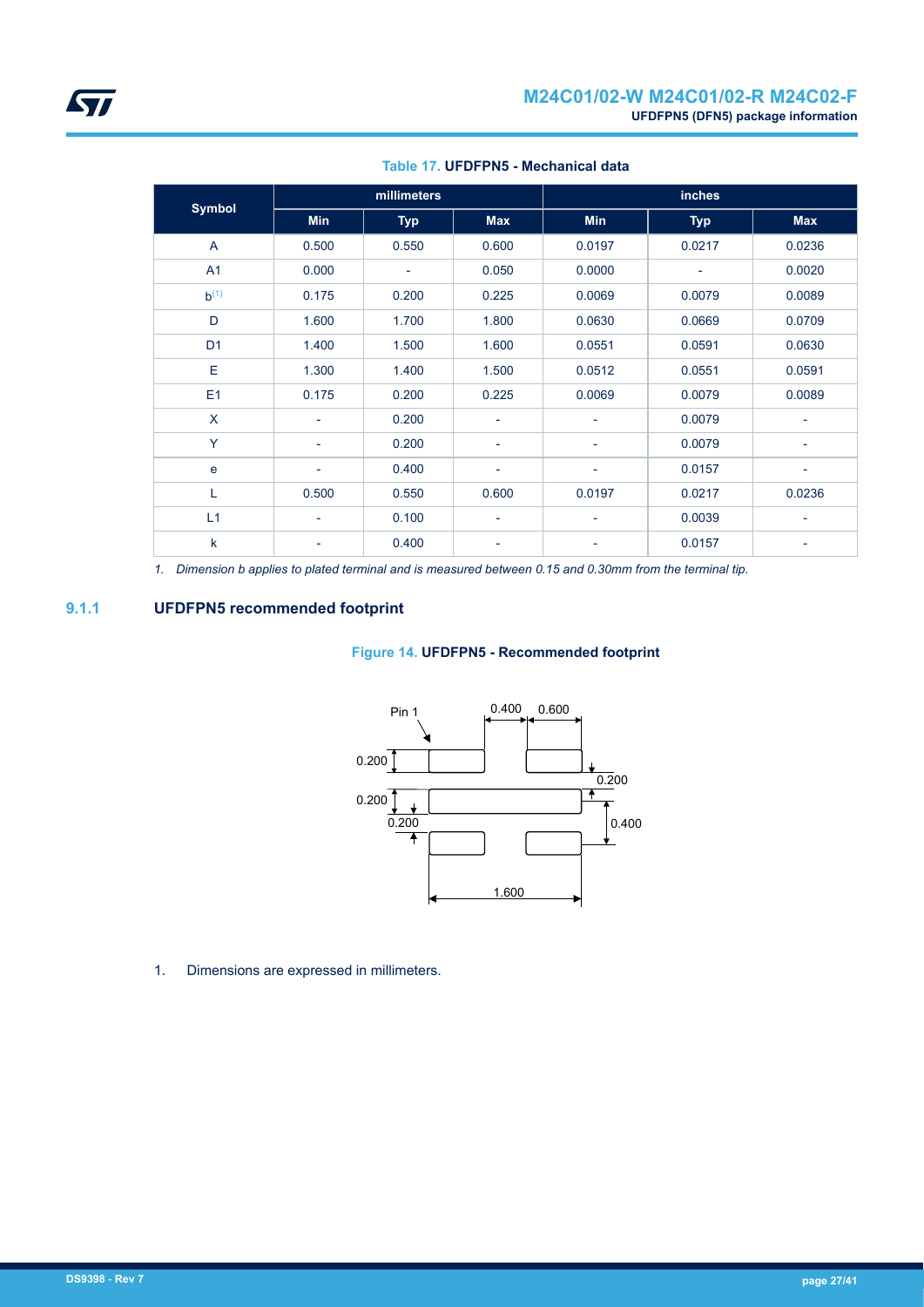<span id="page-27-0"></span>57

## **9.2 TSSOP8 package information**

This TSSOP is an 8-lead, 3 x 6.4 mm, 0.65 mm pitch, thin shrink small outline package.



#### **Figure 15. TSSOP8 – Outline**

1. Drawing is not to scale.

|                  |                          | inches <sup>(1)</sup><br>millimeters |                          |                          |                          |                          |
|------------------|--------------------------|--------------------------------------|--------------------------|--------------------------|--------------------------|--------------------------|
| <b>Symbol</b>    | Min.                     | Typ.                                 | Max.                     | Min.                     | Typ.                     | Max.                     |
| A                | $\overline{\phantom{a}}$ | $\overline{\phantom{a}}$             | 1.200                    | $\overline{\phantom{a}}$ | $\overline{\phantom{a}}$ | 0.0472                   |
| A <sub>1</sub>   | 0.050                    | ٠                                    | 0.150                    | 0.0020                   | $\overline{\phantom{a}}$ | 0.0059                   |
| A2               | 0.800                    | 1.000                                | 1.050                    | 0.0315                   | 0.0394                   | 0.0413                   |
| $\mathsf b$      | 0.190                    | $\overline{\phantom{a}}$             | 0.300                    | 0.0075                   | $\overline{\phantom{a}}$ | 0.0118                   |
| $\mathbf{C}$     | 0.090                    | $\overline{\phantom{a}}$             | 0.200                    | 0.0035                   | $\overline{\phantom{a}}$ | 0.0079                   |
| D <sup>(2)</sup> | 2.900                    | 3.000                                | 3.100                    | 0.1142                   | 0.1181                   | 0.1220                   |
| $\mathbf e$      | $\overline{\phantom{a}}$ | 0.650                                | $\overline{\phantom{a}}$ | $\overline{\phantom{0}}$ | 0.0256                   | $\overline{\phantom{0}}$ |
| Е                | 6.200                    | 6.400                                | 6.600                    | 0.2441                   | 0.2520                   | 0.2598                   |
| $E1^{(3)}$       | 4.300                    | 4.400                                | 0.0177                   | 0.1693                   | 0.1732                   | 0.1772                   |
| L                | 0.450                    | 0.600                                | 0.750                    | 0.0181                   | 0.0236                   | 0.0295                   |
| L1               | $\overline{\phantom{a}}$ | 1.000                                | $\overline{\phantom{a}}$ | $\overline{\phantom{a}}$ | 0.0394                   | $\overline{\phantom{a}}$ |
| $\mathsf{k}$     | $0^{\circ}$              | ٠                                    | $8^{\circ}$              | $0^{\circ}$              | $\overline{\phantom{a}}$ | $8^{\circ}$              |
| aaa              |                          |                                      | 0.100                    |                          |                          | 0.0039                   |

#### **Table 18. TSSOP8 – Mechanical data**

*1. Values in inches are converted from mm and rounded to four decimal digits.*

*2. Dimension "D" does not include mold flash, protrusions or gate burrs. Mold flash, protrusions or gate burrs shall not exceed 0.15 mm per side*

*3. Dimension "E1" does not include interlead flash or protrusions. Interlead flash or protrusions shall not exceed 0.25 mm per side.*

*Note: The package top may be smaller than the package bottom. Dimensions D and E1 are determinated at the outermost extremes of the plastic body exclusive of mold flash, tie bar burrs, gate burrs and interleads flash, but including any mismatch between the top and bottom of plastic body. Measurement side for mold flash, protusions or gate burrs is bottom side.*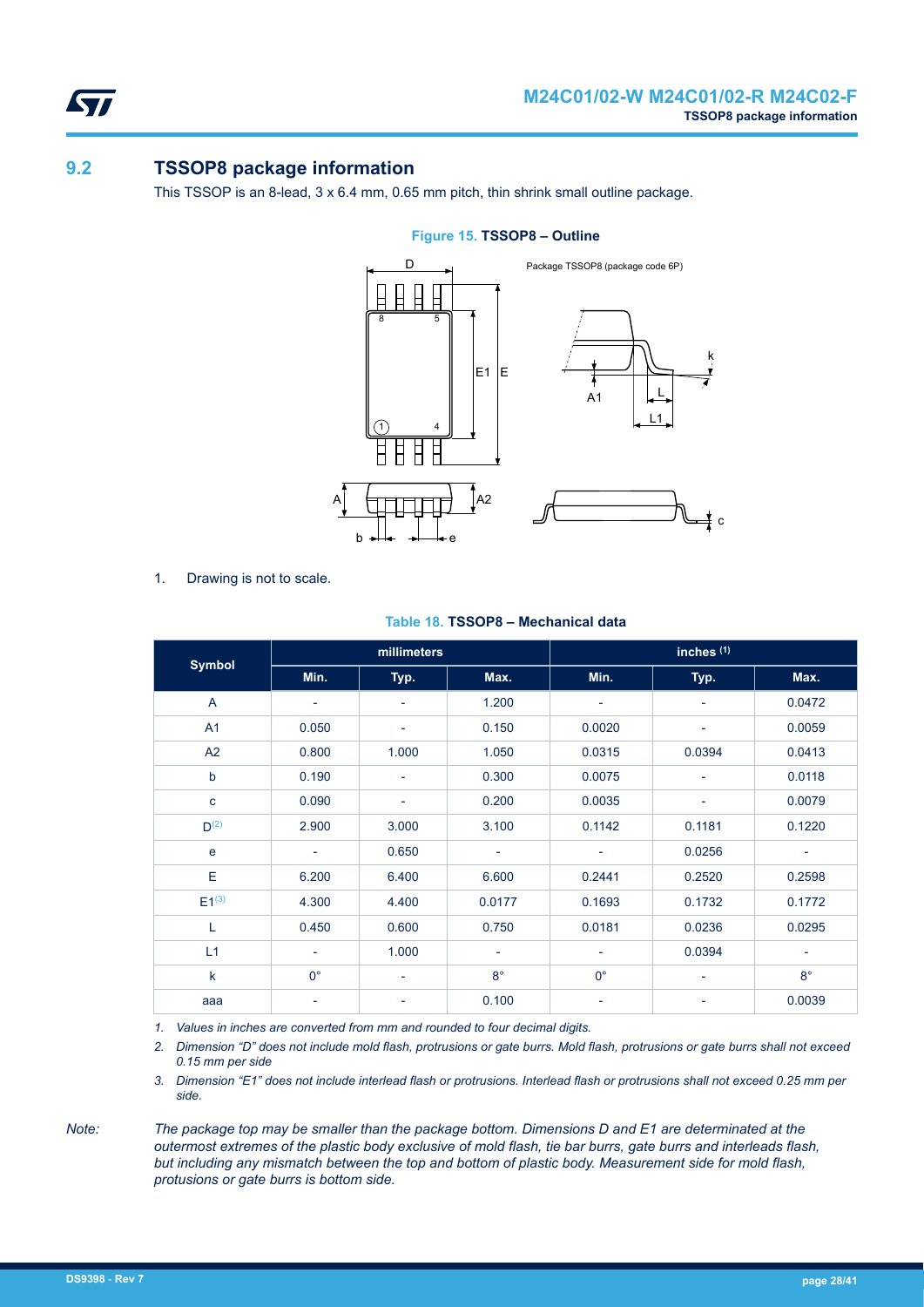<span id="page-28-0"></span>

### **9.2.1 TSSOP8 recommended footprint**

**Figure 16. TSSOP8 – Recommended footprint**



1. Dimensions are expressed in millimeters.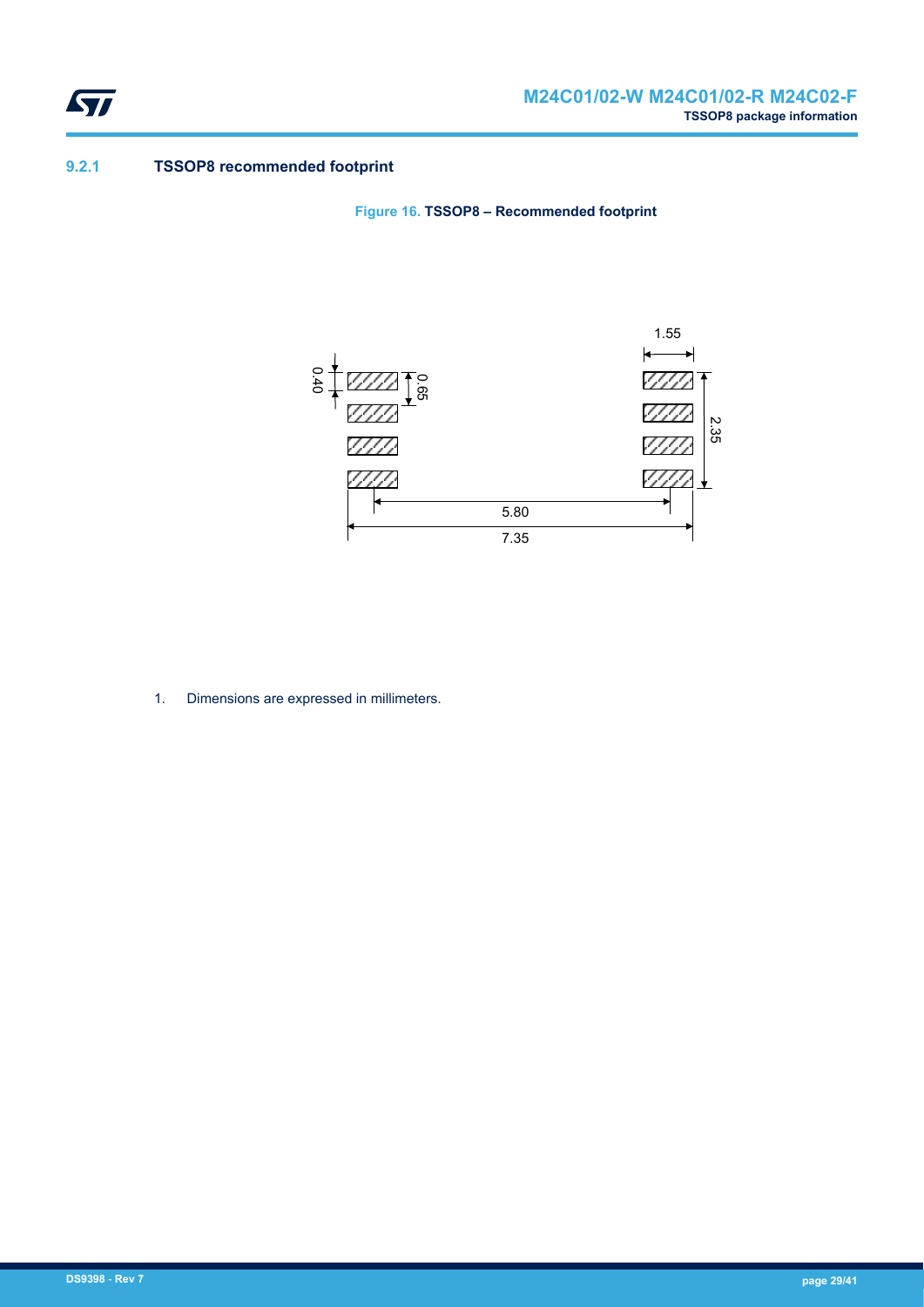<span id="page-29-0"></span>57

## **9.3 SO8N package information**

This SO8N is an 8-lead, 4.9 x 6 mm, plastic small outline, 150 mils body width, package.

#### **Figure 17. SO8N – Outline**



1. Drawing is not to scale.

|                | inches <sup>(1)</sup><br>millimeters |                          |                          |                          |                          |                          |
|----------------|--------------------------------------|--------------------------|--------------------------|--------------------------|--------------------------|--------------------------|
| <b>Symbol</b>  | Min.                                 | Typ.                     | Max.                     | Min.                     | Typ.                     | Max.                     |
| A              | ۰                                    | $\overline{\phantom{a}}$ | 1.750                    | $\overline{\phantom{a}}$ | $\overline{\phantom{a}}$ | 0.0689                   |
| A <sub>1</sub> | 0.100                                | ٠                        | 0.250                    | 0.0039                   |                          | 0.0098                   |
| A2             | 1.250                                | ٠                        | $\overline{\phantom{a}}$ | 0.0492                   |                          | ۰                        |
| $\mathsf b$    | 0.280                                | Ξ                        | 0.480                    | 0.0110                   |                          | 0.0189                   |
| c              | 0.100                                | ۰                        | 0.230                    | 0.0030                   | ۰                        | 0.0091                   |
| $D^{(2)}$      | 4.800                                | 4.900                    | 5.000                    | 0.1890                   | 0.1929                   | 0.1969                   |
| E              | 5.800                                | 6.000                    | 6.200                    | 0.2283                   | 0.2362                   | 0.2441                   |
| $E1^{(3)}$     | 3.800                                | 3.900                    | 4.000                    | 0.1496                   | 0.1535                   | 0.1575                   |
| e              | $\overline{\phantom{a}}$             | 1.270                    | $\overline{\phantom{a}}$ | $\overline{\phantom{a}}$ | 0.0500                   | $\overline{\phantom{a}}$ |
| h              | 0.250                                | ÷                        | 0.500                    | 0.0098                   |                          | 0.0197                   |
| $\mathsf k$    | $0^{\circ}$                          | $\overline{\phantom{a}}$ | $8^{\circ}$              | $0^{\circ}$              | $\overline{\phantom{a}}$ | $8^{\circ}$              |
| Г              | 0.400                                | ÷,                       | 1.270                    | 0.0157                   | -                        | 0.0500                   |
| L1             | ۰                                    | 1.040                    | ٠                        | ۰                        | 0.0409                   | ۰                        |
| CCC            | $\overline{\phantom{0}}$             |                          | 0.100                    |                          |                          | 0.0039                   |

#### **Table 19. SO8N – Mechanical data**

*1. Values in inches are converted from mm and rounded to four decimal digits.*

*2. Dimension "D" does not include mold flash, protrusions or gate burrs. Mold flash, protrusions or gate burrs shall not exceed 0.15 mm per side*

*3. Dimension "E1" does not include interlead flash or protrusions. Interlead flash or protrusions shall not exceed 0.25 mm per side.*

*Note: The package top may be smaller than the package bottom. Dimensions D and E1 are determinated at the outermost extremes of the plastic body exclusive of mold flash, tie bar burrs, gate burrs and interleads flash, but including any mismatch between the top and bottom of plastic body. Measurement side for mold flash, protusions or gate burrs is bottom side.*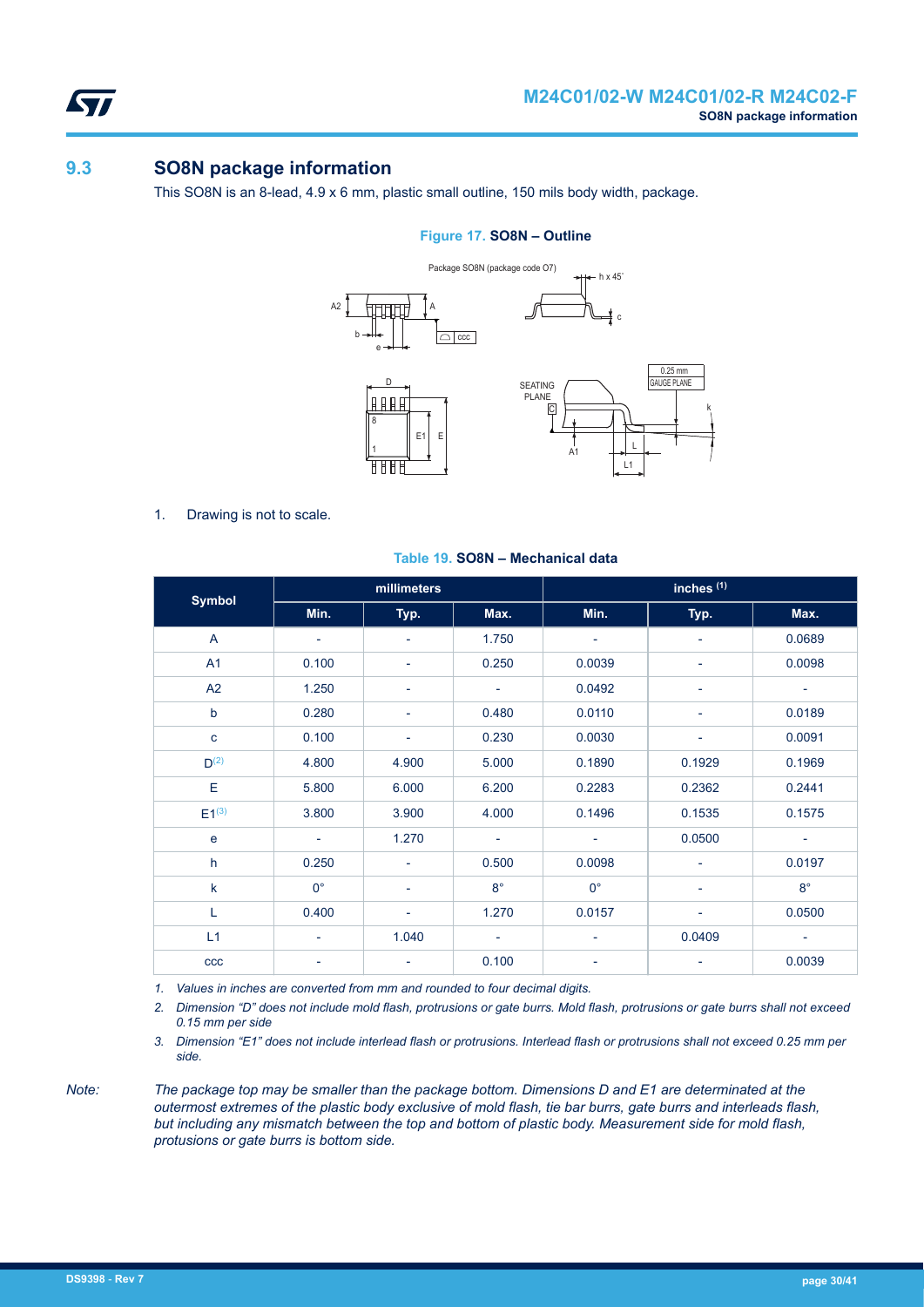<span id="page-30-0"></span>

### **9.3.1 SO8N recommended footprint**

#### **Figure 18. SO8N - Recommended footprint**



1. Dimensions are expressed in millimeters.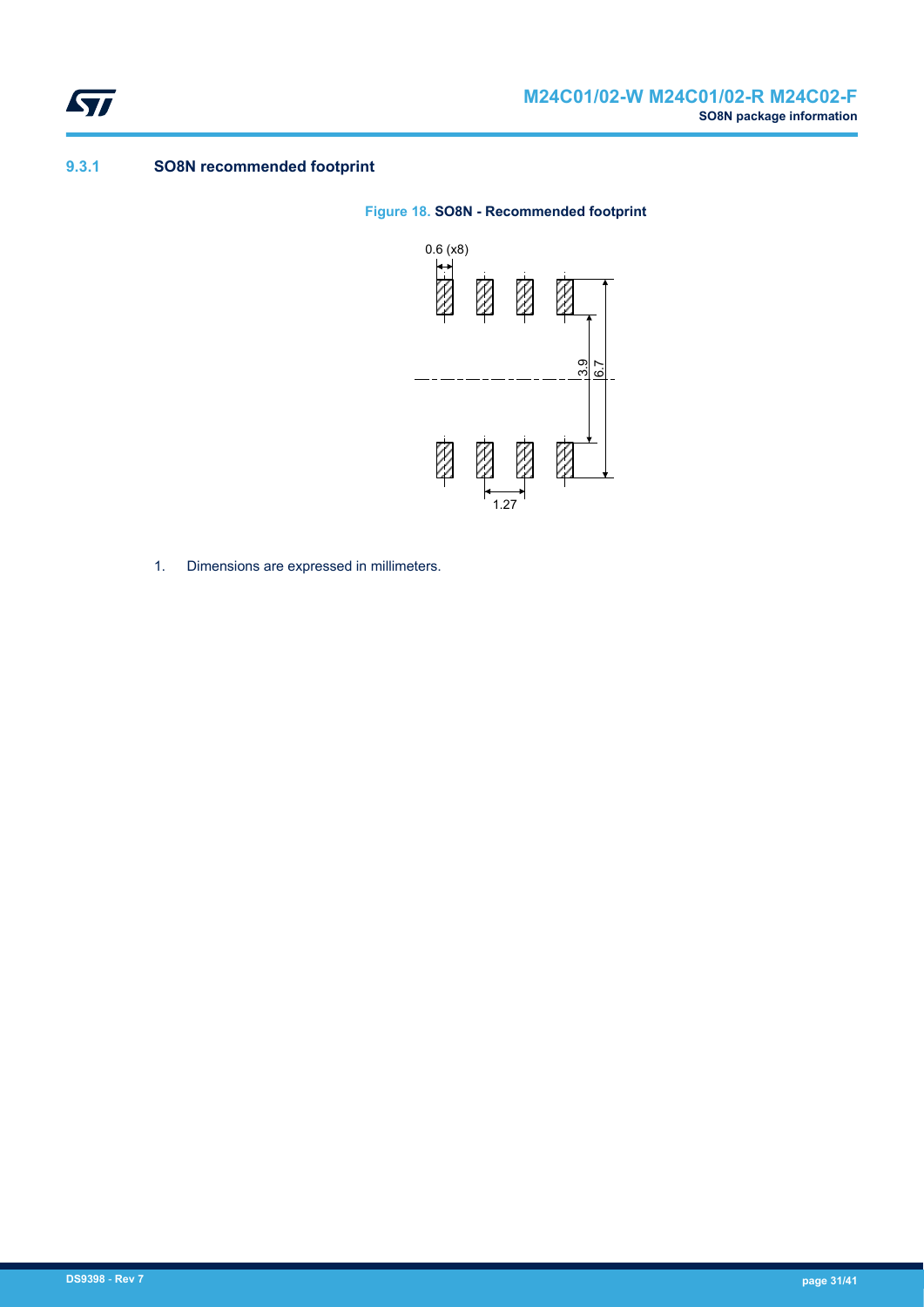<span id="page-31-0"></span>S7

## **9.4 UFDFPN8 (DFN8) package information**

This UFDFPN is a 8-lead, 2 x 3 mm, 0.5 mm pitch ultra thin profile fine pitch dual flat package.



#### **Figure 19. UFDFPN8 - Outline**

- 1. Maximum package warpage is 0.05 mm.
- 2. Exposed copper is not systematic and can appear partially or totally according to the cross section.
- 3. Drawing is not to scale.
- 4. The central pad (the area E2 by D2 in the above illustration) must be either connected to  $V_{SS}$  or left floating (not connected) in the end application.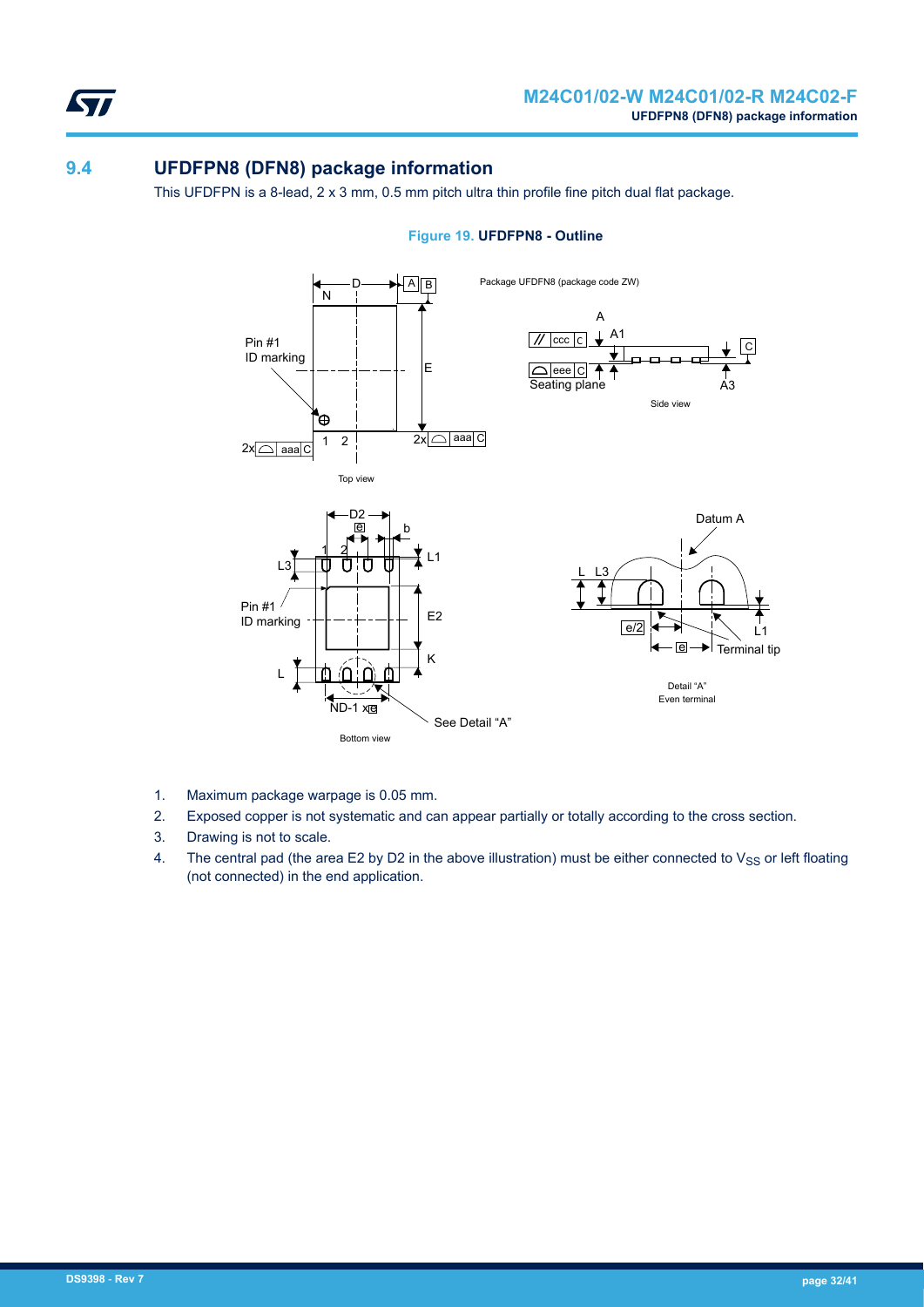<span id="page-32-0"></span>

| <b>Symbol</b>  |                          | millimeters              |                          | $inches^{(1)}$           |                          |                          |
|----------------|--------------------------|--------------------------|--------------------------|--------------------------|--------------------------|--------------------------|
|                | Min                      | <b>Typ</b>               | <b>Max</b>               | <b>Min</b>               | <b>Typ</b>               | <b>Max</b>               |
| A              | 0.450                    | 0.550                    | 0.600                    | 0.0177                   | 0.0217                   | 0.0236                   |
| A1             | 0.000                    | 0.020                    | 0.050                    | 0.0000                   | 0.0008                   | 0.0020                   |
| $h^{(2)}$      | 0.200                    | 0.250                    | 0.300                    | 0.0079                   | 0.0098                   | 0.0118                   |
| D              | 1.900                    | 2.000                    | 2.100                    | 0.0748                   | 0.0787                   | 0.0827                   |
| D <sub>2</sub> | 1.200                    | $\sim$                   | 1.600                    | 0.0472                   | $\overline{\phantom{a}}$ | 0.0630                   |
| Е              | 2.900                    | 3.000                    | 3.100                    | 0.1142                   | 0.1181                   | 0.1220                   |
| E <sub>2</sub> | 1.200                    | $\sim$                   | 1.600                    | 0.0472                   | $\overline{\phantom{a}}$ | 0.0630                   |
| $\mathbf e$    | $\sim$                   | 0.500                    | $\overline{\phantom{a}}$ | $\sim$                   | 0.0197                   | $\overline{\phantom{a}}$ |
| K              | 0.300                    | $\overline{\phantom{a}}$ | ۰                        | 0.0118                   | $\overline{\phantom{0}}$ | $\overline{\phantom{a}}$ |
| L              | 0.300                    | $\overline{\phantom{a}}$ | 0.500                    | 0.0118                   |                          | 0.0197                   |
| L1             | $\sim$                   | $\overline{\phantom{a}}$ | 0.150                    | $\overline{\phantom{a}}$ |                          | 0.0059                   |
| L <sub>3</sub> | 0.300                    |                          | $\sim$                   | 0.0118                   | $\overline{\phantom{a}}$ | $\sim$                   |
| aaa            | $\blacksquare$           | $\overline{\phantom{a}}$ | 0.150                    | ٠                        | $\overline{\phantom{0}}$ | 0.0059                   |
| bbb            | $\overline{\phantom{a}}$ | $\overline{\phantom{a}}$ | 0.100                    | Ξ.                       | $\overline{\phantom{0}}$ | 0.0039                   |
| ccc            | $\overline{\phantom{a}}$ | $\overline{\phantom{a}}$ | 0.100                    | Ξ.                       | $\overline{\phantom{0}}$ | 0.0039                   |
| ddd            | $\overline{\phantom{a}}$ | ٠                        | 0.050                    | $\overline{\phantom{0}}$ | $\overline{\phantom{a}}$ | 0.0020                   |
| $eee^{(3)}$    |                          |                          | 0.080                    |                          | ÷,                       | 0.0031                   |

#### **Table 20. UFDFPN8 - Mechanical data**

*1. Values in inches are converted from mm and rounded to four decimal digits.*

*2. Dimension b applies to plated terminal and is measured between 0.15 and 0.30 mm from the terminal tip.*

*3. Applied for exposed die paddle and terminals. Exclude embedding part of exposed die paddle from measuring.*

### **9.4.1 UFDFPN8 recommended footprint**

#### **Figure 20. UFDFPN8 - Recommended footprint**



1. Dimensions are expressed in millimeters.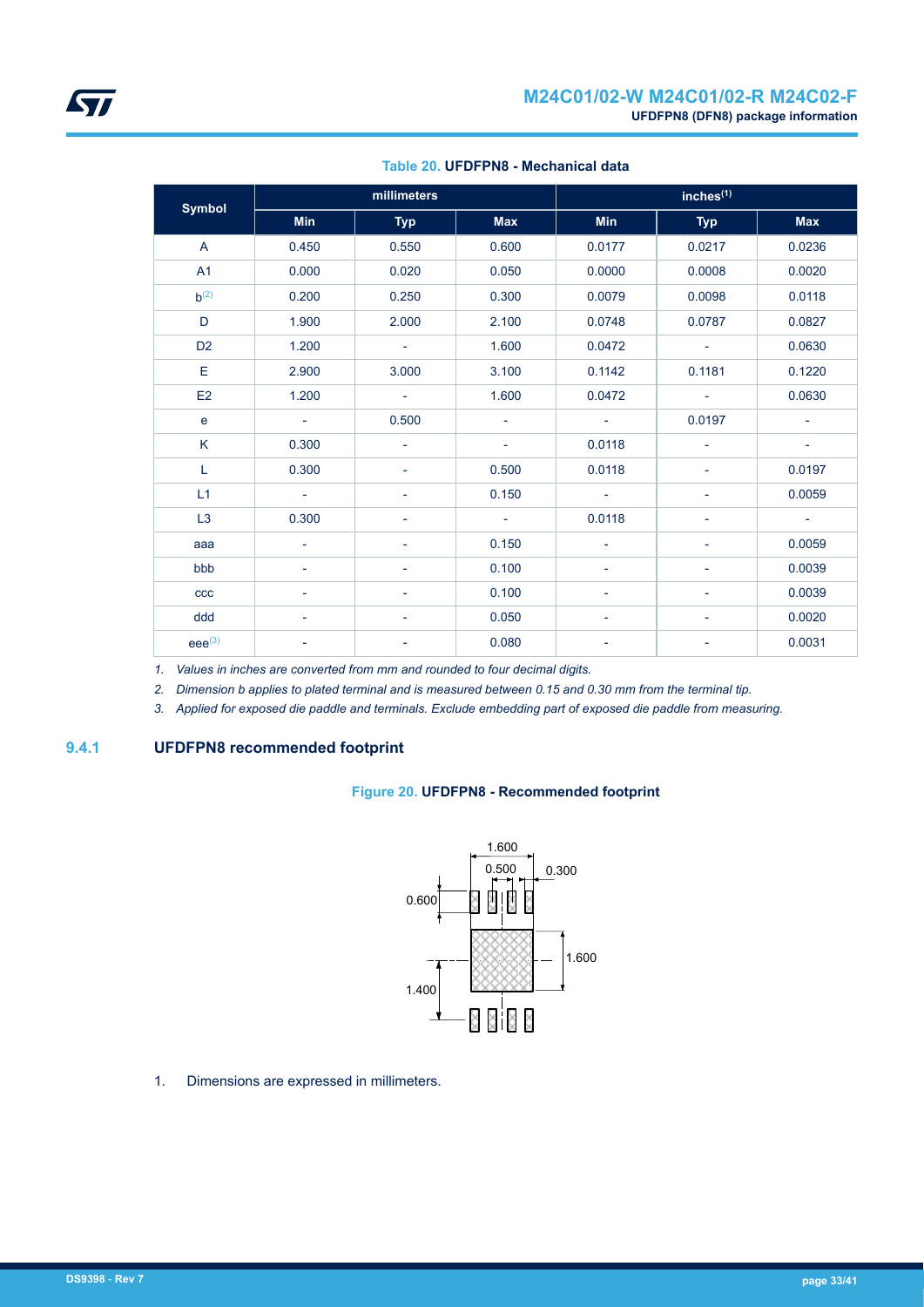<span id="page-33-0"></span>

## **10 Ordering information**

| <b>Table 21. Ordering information scheme</b>                                      |     |                 |      |           |   |   |
|-----------------------------------------------------------------------------------|-----|-----------------|------|-----------|---|---|
| Example:                                                                          | M24 | CO <sub>2</sub> | $-W$ | <b>MC</b> | 6 | P |
| <b>Device type</b>                                                                |     |                 |      |           |   |   |
| $M24 = I2C$ serial access EEPROM                                                  |     |                 |      |           |   |   |
| <b>Device function</b>                                                            |     |                 |      |           |   |   |
| $CO1 = 1$ Kbit (128 x 8 bit)                                                      |     |                 |      |           |   |   |
| $CO2 = 2$ Kbit (256 x 8 bit)                                                      |     |                 |      |           |   |   |
| <b>Operating voltage</b>                                                          |     |                 |      |           |   |   |
| $W = V_{CC} = 2.5 V$ to 5.5 V                                                     |     |                 |      |           |   |   |
| $R = V_{CC} = 1.8 V$ to 5.5 V                                                     |     |                 |      |           |   |   |
| $F = V_{CC} = 1.6$ or 1.7 V to 5.5 V                                              |     |                 |      |           |   |   |
| Package $(1)$                                                                     |     |                 |      |           |   |   |
| $MN = SO8N$ (150 mil width)                                                       |     |                 |      |           |   |   |
| $DW = TSSOP8$ (169 mil width)                                                     |     |                 |      |           |   |   |
| $MC = UFDFPN8 (DFN8)$                                                             |     |                 |      |           |   |   |
| MH = UFDFPN5 (DFN5)                                                               |     |                 |      |           |   |   |
| <b>Device grade</b>                                                               |     |                 |      |           |   |   |
| 6 = Industrial: device tested with standard test flow over -40 to 85 $^{\circ}$ C |     |                 |      |           |   |   |
| <b>Option</b>                                                                     |     |                 |      |           |   |   |
| $T =$ Tape and reel packing                                                       |     |                 |      |           |   |   |
| $blank = tube$ packing                                                            |     |                 |      |           |   |   |
| <b>Plating technology</b>                                                         |     |                 |      |           |   |   |
| P or G = RoHS compliant and halogen-free (ECOPACK2)                               |     |                 |      |           |   |   |

*1. All packages are ECOPACK2 (RoHS-compliant and free of brominated, chlorinated and antimony-oxide flame retardants).*

*Note: For a list of available options (memory, package, and so on) or for further information on any aspect of this device, contact your nearest ST sales office.*

*Note: Parts marked as "ES", "E" or accompanied by an Engineering Sample notification letter, are not yet qualified and therefore not approved for use in production. ST is not responsible for any consequences resulting from such use. In no event will ST be liable for the customer using any of these engineering samples in production. ST Quality has to be contacted prior to any decision to use these Engineering samples to run qualification activity.*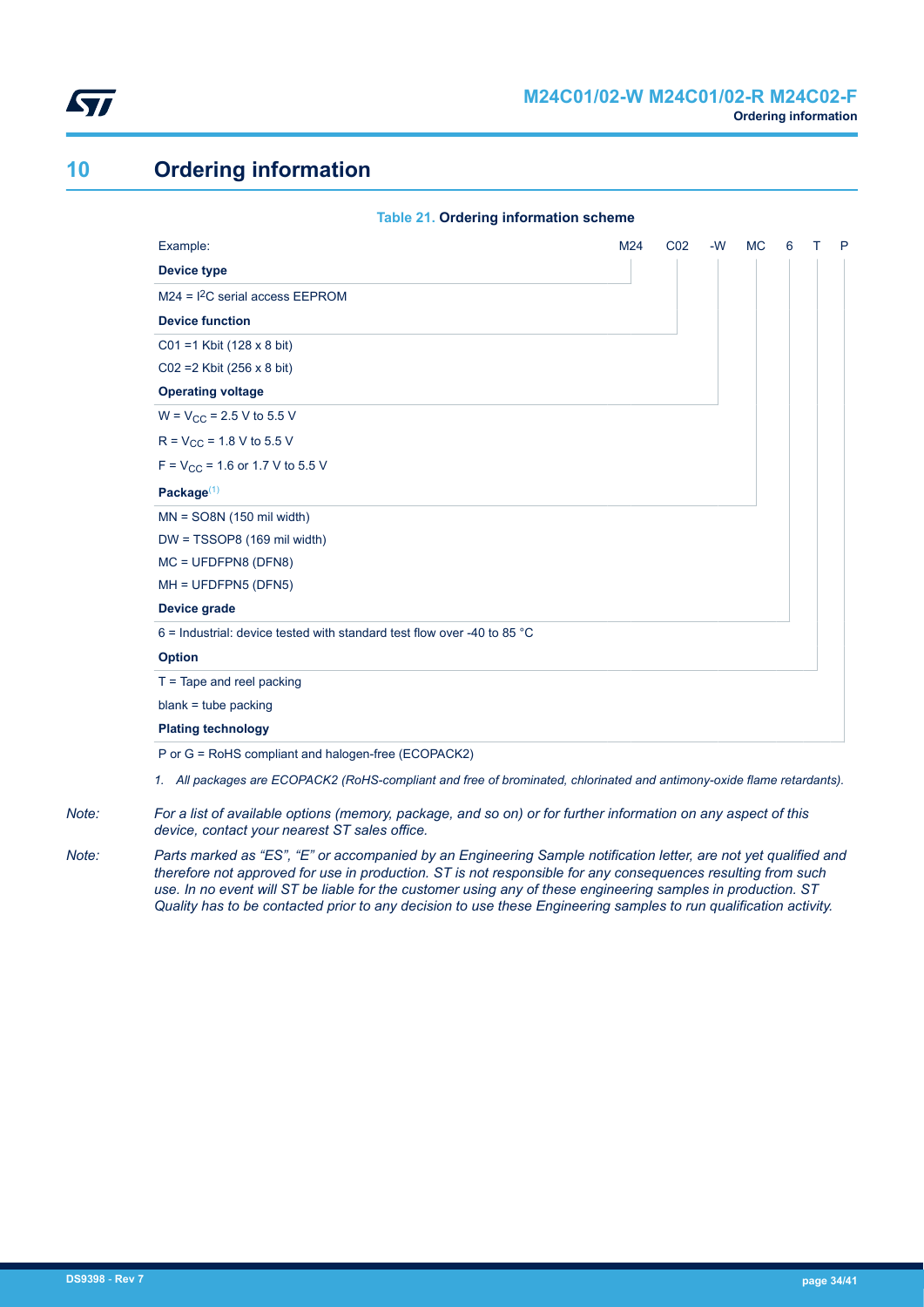<span id="page-34-0"></span>

## **Revision history**

|  |  | <b>Table 22. Document revision history</b> |  |  |
|--|--|--------------------------------------------|--|--|
|--|--|--------------------------------------------|--|--|

| <b>Date</b>                               | <b>Revision</b> | <b>Changes</b>                                                                                                                                                                                                                                                                                                                                                                                                          |
|-------------------------------------------|-----------------|-------------------------------------------------------------------------------------------------------------------------------------------------------------------------------------------------------------------------------------------------------------------------------------------------------------------------------------------------------------------------------------------------------------------------|
|                                           | $\mathbf{1}$    | New M24C01/02 datasheet resulting from splitting the previous datasheet M24C08-x<br>M24C04-x M24C02-x M24C01-x (revision 18) into separate datasheets.                                                                                                                                                                                                                                                                  |
| 17-Dec-2012<br>24-Sep-2013<br>06-Dec-2016 |                 | Added part number M24C02-F. Updated ESD value in Table 4.                                                                                                                                                                                                                                                                                                                                                               |
|                                           |                 | Updated standby supply current values (ICCI) in Table 12, Table 13                                                                                                                                                                                                                                                                                                                                                      |
|                                           |                 | and Table 14.                                                                                                                                                                                                                                                                                                                                                                                                           |
|                                           |                 | Added:                                                                                                                                                                                                                                                                                                                                                                                                                  |
|                                           |                 | $\bullet$<br>Table 10: Cycling performance                                                                                                                                                                                                                                                                                                                                                                              |
|                                           | 2               | Table7:Operatingconditions (voltage range F) and Table7:Operating<br>$\bullet$<br>conditions(voltagerange F, for all other devices)                                                                                                                                                                                                                                                                                     |
|                                           |                 | Updated:                                                                                                                                                                                                                                                                                                                                                                                                                |
|                                           |                 | $\bullet$<br><i>Features:</i> supply voltage, write cycles and data retention                                                                                                                                                                                                                                                                                                                                           |
|                                           |                 | Section1: Description                                                                                                                                                                                                                                                                                                                                                                                                   |
|                                           |                 | Note (1) under Table 4: Absolute maximum ratings                                                                                                                                                                                                                                                                                                                                                                        |
|                                           |                 | Table11: Memory celldata retention, Table12:DC characteristics (M24C01/02-W,<br>$\ddot{\phantom{a}}$<br>devicegrade 6), Table 13: DC characteristics (M24C01/02-R device grade 6), Table<br>14: DC characteristics (M24C02-F, device grade 6), Table 21: Ordering information<br>scheme                                                                                                                                 |
|                                           |                 | Figure 11: AC waveforms                                                                                                                                                                                                                                                                                                                                                                                                 |
|                                           |                 | Renamed Figure 15and Table21.                                                                                                                                                                                                                                                                                                                                                                                           |
| 05-Apr-2017<br>20-Apr-2017<br>02-Oct-2017 | 3               | Updated: Section 1: Description, noteson Table 4: Absolute maximum ratings, title of Table<br>7: Operating conditions (voltage range F), note 1 on Table 11: Memory cell data retention,<br>Table 12: DC characteristics (M24C01/02-W, device grade 6), Table 13: DC characteristics<br>(M24C01/02-R device grade 6), Table 14: DC characteristics (M24C02-F, device grade 6),<br>Table 21: Ordering information scheme |
|                                           |                 | Removed Table7:Operatingconditions(voltage rangeFforallotherdevices)                                                                                                                                                                                                                                                                                                                                                    |
|                                           |                 | Added Figure 14: SO8N - 3.9x4.9 mm, 8-lead plastic small outline, 150 mils body width,<br>package recommended footprint, Engineering samples reference                                                                                                                                                                                                                                                                  |
|                                           |                 | Updated Section2.3:Chip Enable (E2,E1, E0), Section 4.5:Deviceaddressing, Section5.2.3:<br>SequentialRead, Table22: Ordering informationscheme                                                                                                                                                                                                                                                                          |
|                                           | 4               | Added UFDFPN5 package in cover page and Section9.1:UFDFPN5(DFN5)package<br><i>information</i>                                                                                                                                                                                                                                                                                                                           |
|                                           |                 | Updated:                                                                                                                                                                                                                                                                                                                                                                                                                |
|                                           | 5               | Figure 14: UFDFPN5 -5-lead, 1.7 $\times$ 1.4 mm, 0.55 mm thickness, ultra thin fine<br>$\bullet$<br>pitchdual flat package, no lead recommended footprint and Figure20:UFDFPN8-8-<br>lead, $2 \times 3$ mm, 0.5 mm pitch ultra thin profile fine pitch dual flat recommended<br>footprint                                                                                                                               |
|                                           |                 | Note on Section 5.2.3: Sequential Read<br>$\bullet$                                                                                                                                                                                                                                                                                                                                                                     |
|                                           |                 | Added reference to DFN8 and DFN5 in:                                                                                                                                                                                                                                                                                                                                                                                    |
|                                           | 6               | Figure3: UFDFPN5(DFN5) package connections, Section 9.1: UFDFPN5(DFN5)<br>package information, Section9.5:UFDFPN8 (DFN8) package information,<br>Table22:Orderinginformationscheme                                                                                                                                                                                                                                      |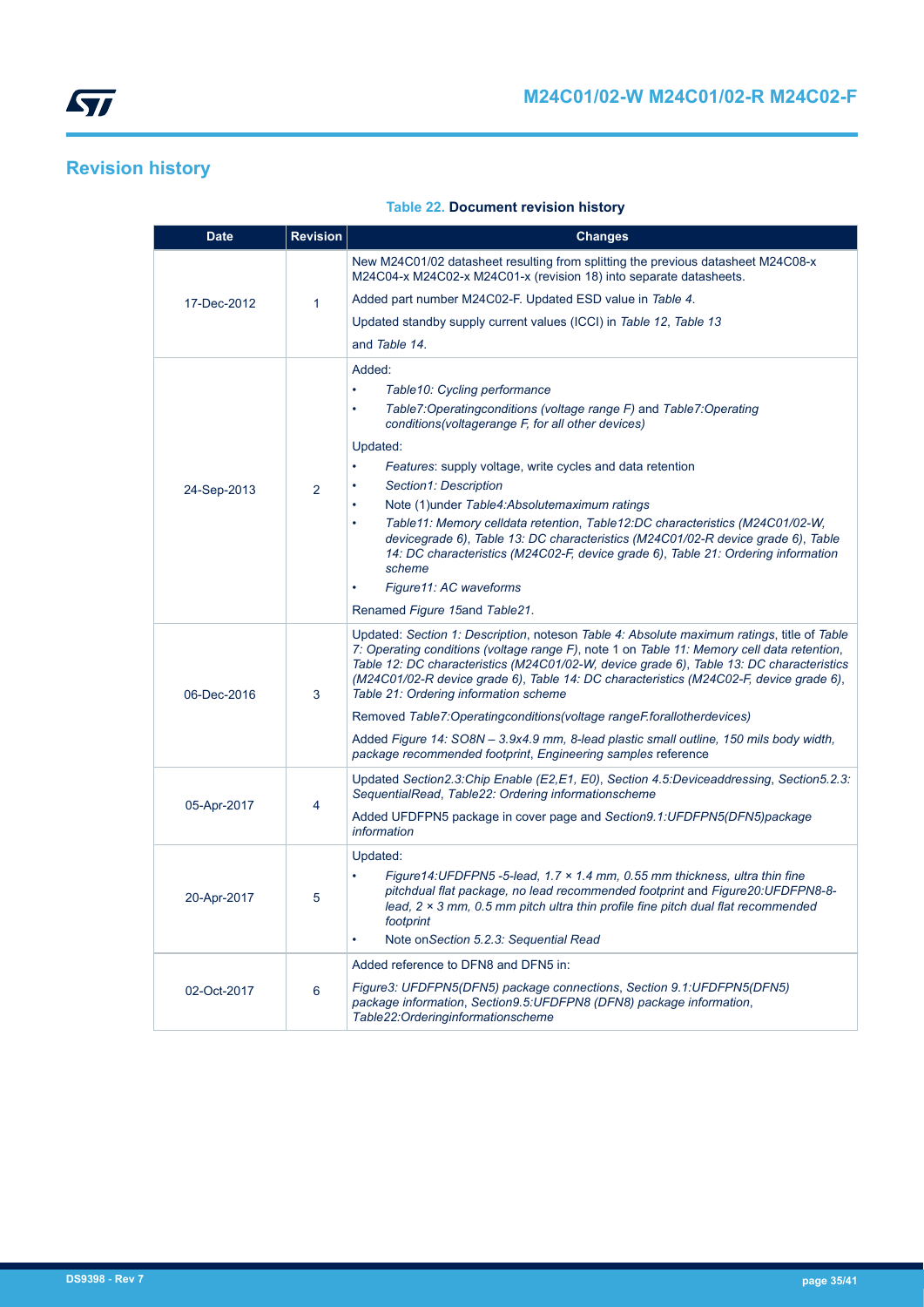| <b>Date</b> | <b>Revision</b> | <b>Changes</b>                                                                                                                                                                                                                                                                                                                                                                                                                                                                                                                                                                                                                                                                                                                                                                                                                                                                                                                                                                                                         |
|-------------|-----------------|------------------------------------------------------------------------------------------------------------------------------------------------------------------------------------------------------------------------------------------------------------------------------------------------------------------------------------------------------------------------------------------------------------------------------------------------------------------------------------------------------------------------------------------------------------------------------------------------------------------------------------------------------------------------------------------------------------------------------------------------------------------------------------------------------------------------------------------------------------------------------------------------------------------------------------------------------------------------------------------------------------------------|
| 20-May-2022 |                 | Updated:<br>Section Features, Section 1 Description, Section 2.2 Serial data (SDA),<br>Section 2.3 Chip enable (E2, E1, E0), Section 2.5 VSS (ground), Section 4.2 Stop<br>condition, Section 4.5 Device addressing, Section 5.1.3 Minimizing write delays<br>by polling on ACK, Section 5.2 Read operations, Section 9.1 UFDFPN5 (DFN5)<br>package information, Section 9.3 SO8N package information, Section 9.2 TSSOP8<br>package information, Section 9.4 UFDFPN8 (DFN8) package information<br>note in Figure 3<br>Figure 4. Block diagram<br>Table 4. Absolute maximum ratings, Table 10. Cycling performance,<br>٠<br>Table 11. Memory cell data retention, Table 12. DC characteristics (M24C01/02-W),<br>Table 13. DC characteristics (M24C01/02-R), Table 14. DC characteristics (M24C02-<br>F), Table 15. 400 kHz AC characteristics (I <sup>2</sup> C Fast-mode), Table 16. 100 kHz AC<br>characteristics (I <sup>2</sup> C standard-mode), Table 21. Ordering information scheme<br>Removed PDIP8 package |
|             |                 |                                                                                                                                                                                                                                                                                                                                                                                                                                                                                                                                                                                                                                                                                                                                                                                                                                                                                                                                                                                                                        |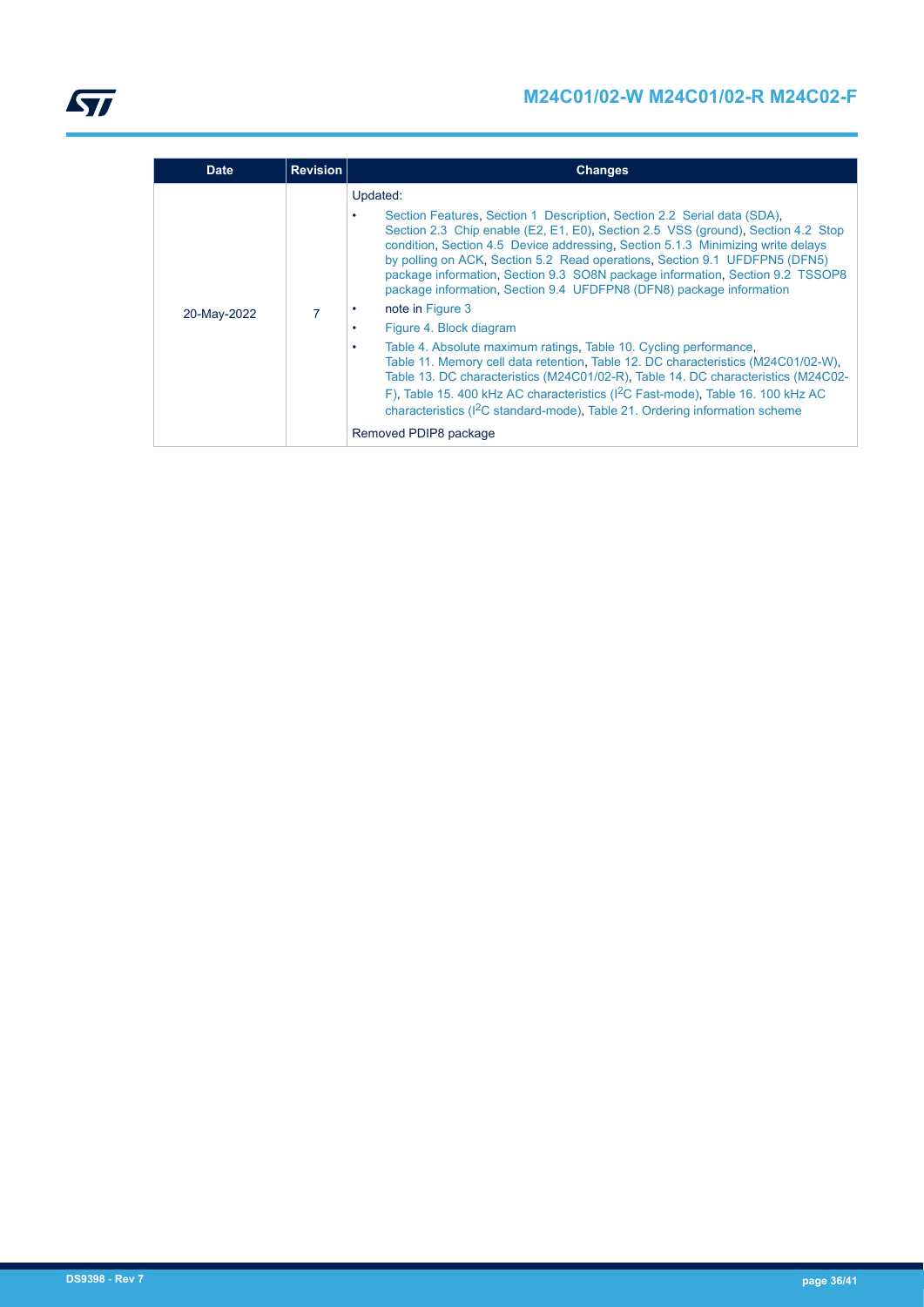

## **Contents**

| 1                       |     |       |  |  |  |
|-------------------------|-----|-------|--|--|--|
| $\overline{\mathbf{2}}$ |     |       |  |  |  |
|                         | 2.1 |       |  |  |  |
|                         | 2.2 |       |  |  |  |
|                         | 2.3 |       |  |  |  |
|                         | 2.4 |       |  |  |  |
|                         | 2.5 |       |  |  |  |
|                         | 2.6 |       |  |  |  |
|                         |     | 2.6.1 |  |  |  |
|                         |     | 2.6.2 |  |  |  |
|                         |     | 2.6.3 |  |  |  |
|                         |     | 2.6.4 |  |  |  |
| $\overline{\mathbf{3}}$ |     |       |  |  |  |
| 4                       |     |       |  |  |  |
|                         | 4.1 |       |  |  |  |
|                         | 4.2 |       |  |  |  |
|                         | 4.3 |       |  |  |  |
|                         | 4.4 |       |  |  |  |
|                         | 4.5 |       |  |  |  |
| 5                       |     |       |  |  |  |
|                         | 5.1 |       |  |  |  |
|                         |     | 5.1.1 |  |  |  |
|                         |     | 5.1.2 |  |  |  |
|                         |     | 5.1.3 |  |  |  |
|                         | 5.2 |       |  |  |  |
|                         |     | 5.2.1 |  |  |  |
|                         |     | 5.2.2 |  |  |  |
|                         |     | 5.2.3 |  |  |  |
| 6                       |     |       |  |  |  |
| 7                       |     |       |  |  |  |
| 8                       |     |       |  |  |  |
| 9                       |     |       |  |  |  |
|                         | 9.1 |       |  |  |  |
|                         |     | 9.1.1 |  |  |  |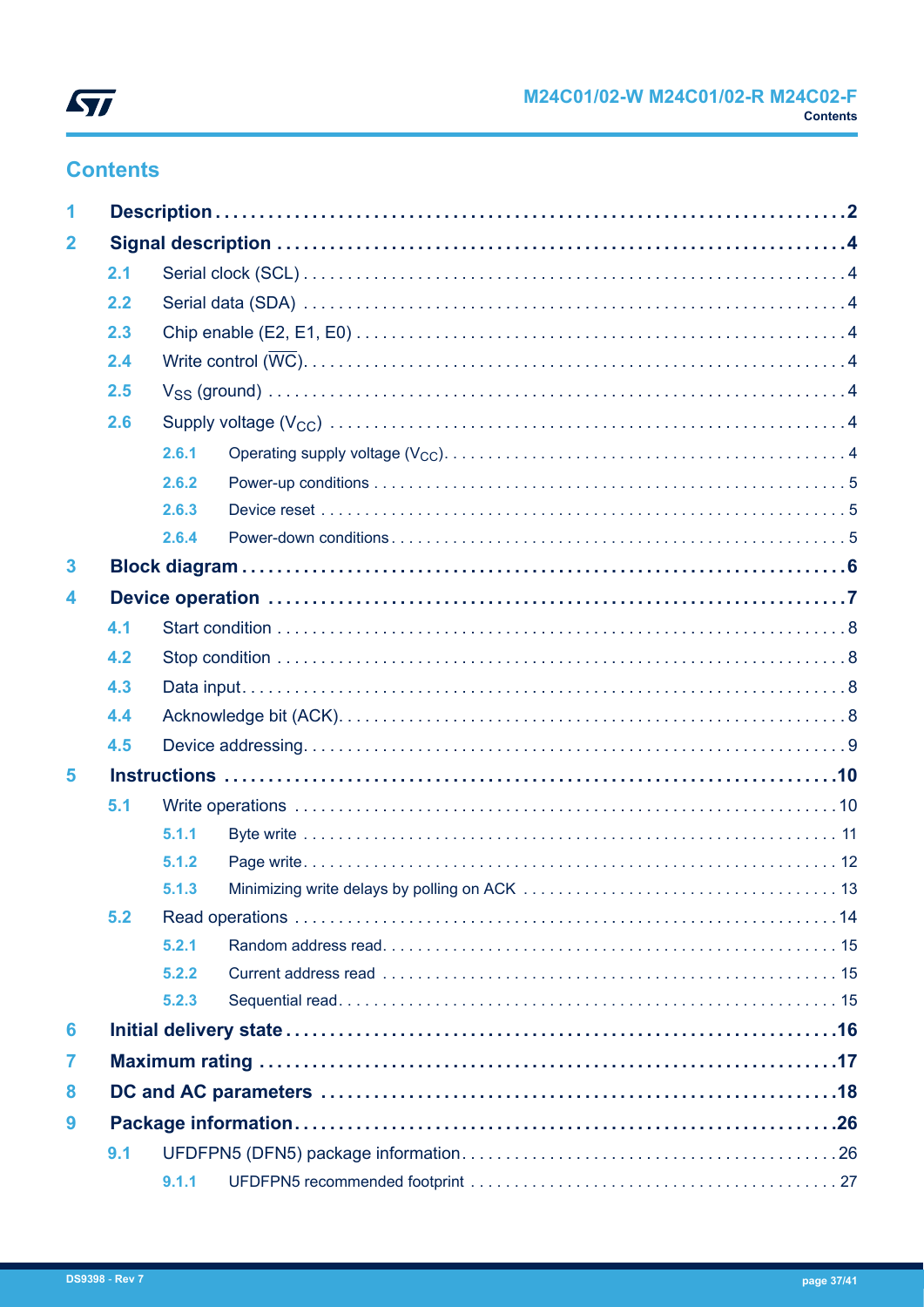

## **M24C01/02-W M24C01/02-R M24C02-F Contents**

|     |     | 9.3.1 |  |  |
|-----|-----|-------|--|--|
| 9.3 |     |       |  |  |
|     |     |       |  |  |
|     | 9.2 |       |  |  |
|     |     |       |  |  |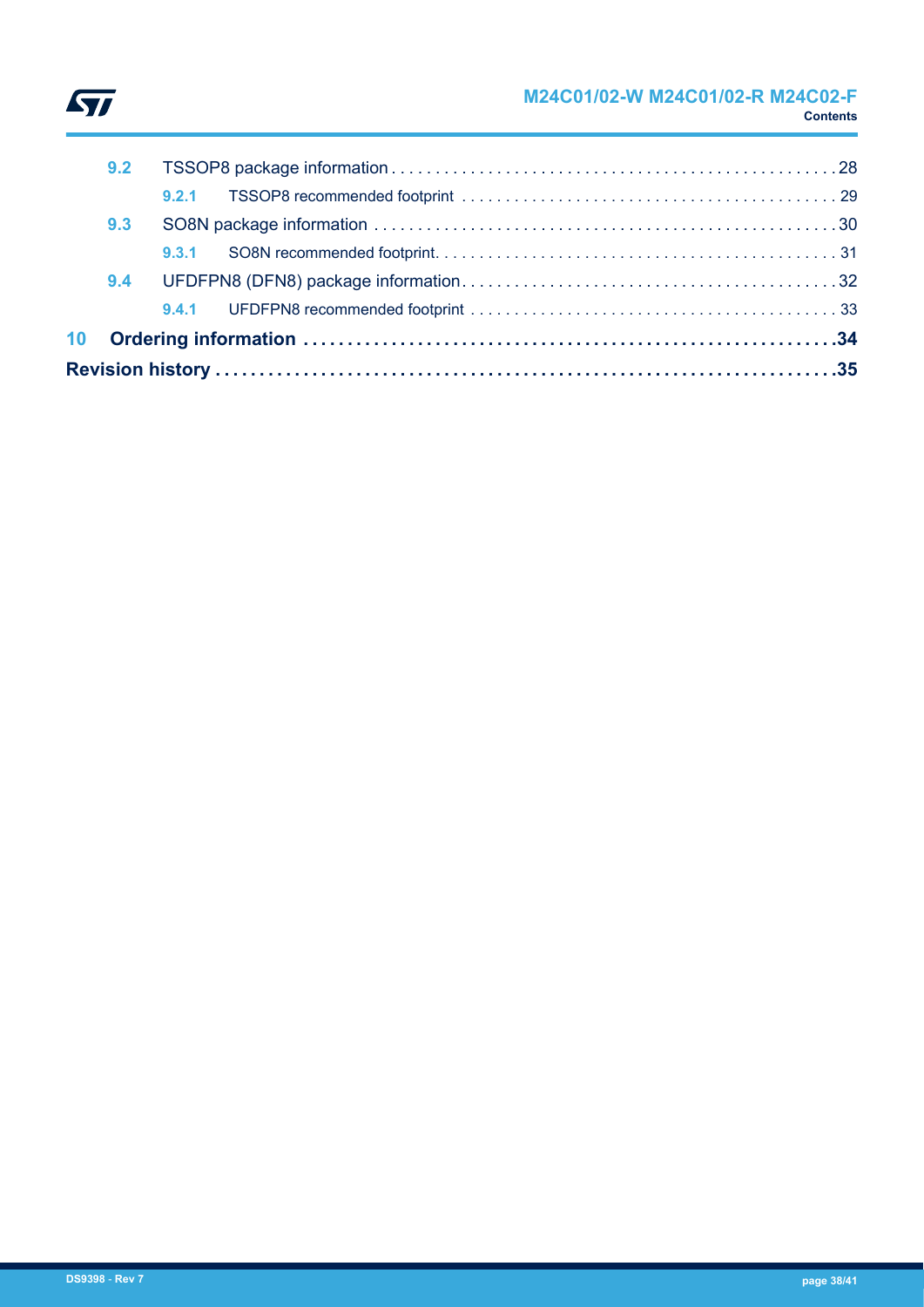

## **List of tables**

| Table 1.  |  |
|-----------|--|
| Table 2.  |  |
| Table 3.  |  |
| Table 4.  |  |
| Table 5.  |  |
| Table 6.  |  |
| Table 7.  |  |
| Table 8.  |  |
| Table 9.  |  |
| Table 10. |  |
| Table 11. |  |
| Table 12. |  |
| Table 13. |  |
| Table 14. |  |
| Table 15. |  |
| Table 16. |  |
| Table 17. |  |
| Table 18. |  |
| Table 19. |  |
| Table 20. |  |
| Table 21. |  |
| Table 22. |  |
|           |  |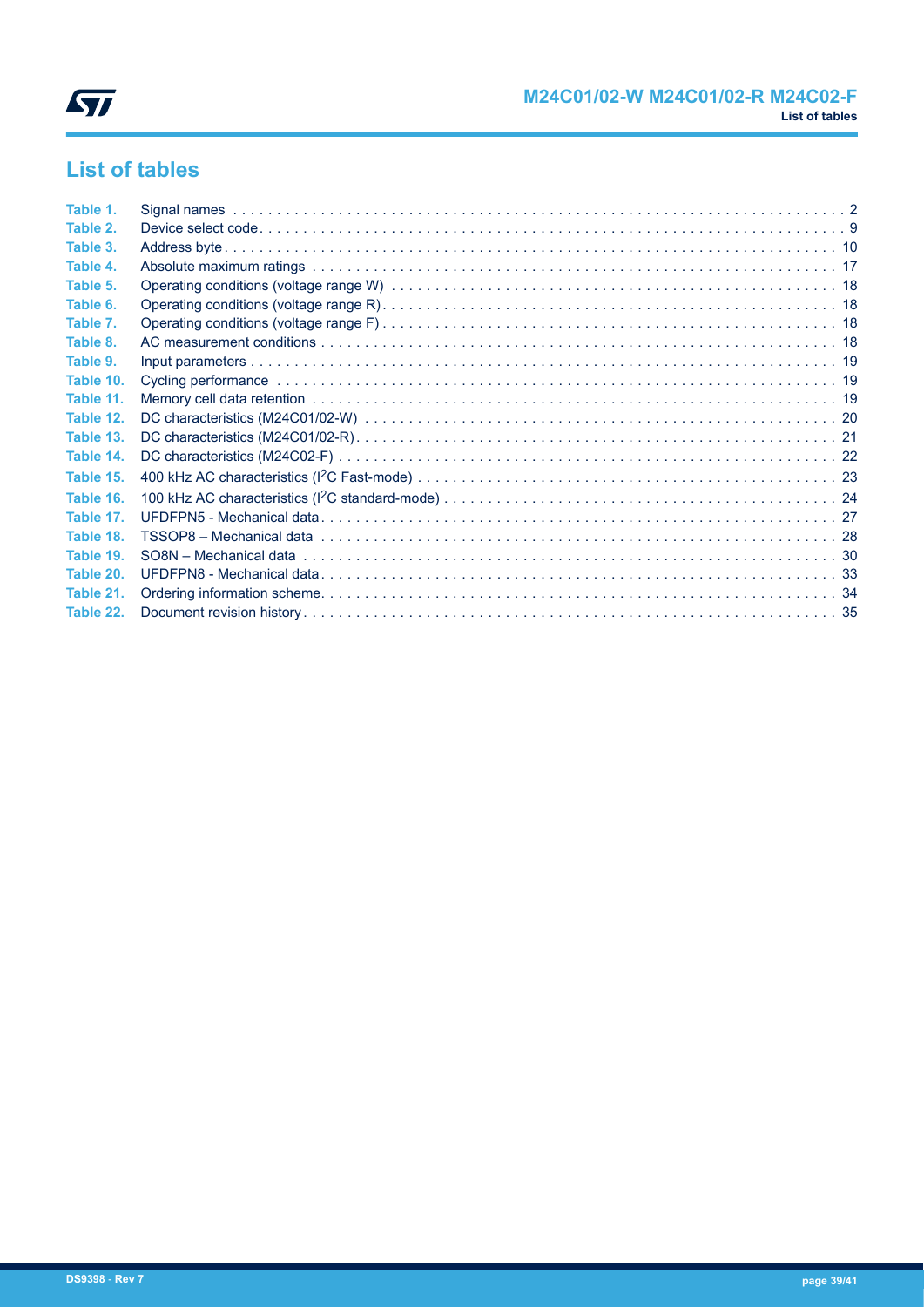

# **List of figures**

| Figure 1.  |                                                                                                                                                               |  |
|------------|---------------------------------------------------------------------------------------------------------------------------------------------------------------|--|
| Figure 2.  |                                                                                                                                                               |  |
| Figure 3.  |                                                                                                                                                               |  |
| Figure 4.  |                                                                                                                                                               |  |
| Figure 5.  |                                                                                                                                                               |  |
| Figure 6.  |                                                                                                                                                               |  |
| Figure 7.  |                                                                                                                                                               |  |
| Figure 8.  |                                                                                                                                                               |  |
| Figure 9.  |                                                                                                                                                               |  |
| Figure 10. |                                                                                                                                                               |  |
| Figure 11. | Maximum R <sub>bus</sub> value versus bus parasitic capacitance (C <sub>bus</sub> ) for an I <sup>2</sup> C bus at maximum frequency f <sub>C</sub> = 400 kHz |  |
|            |                                                                                                                                                               |  |
| Figure 12. |                                                                                                                                                               |  |
| Figure 13. |                                                                                                                                                               |  |
| Figure 14. |                                                                                                                                                               |  |
| Figure 15. |                                                                                                                                                               |  |
| Figure 16. |                                                                                                                                                               |  |
| Figure 17. |                                                                                                                                                               |  |
| Figure 18. |                                                                                                                                                               |  |
|            |                                                                                                                                                               |  |
| Figure 19. |                                                                                                                                                               |  |